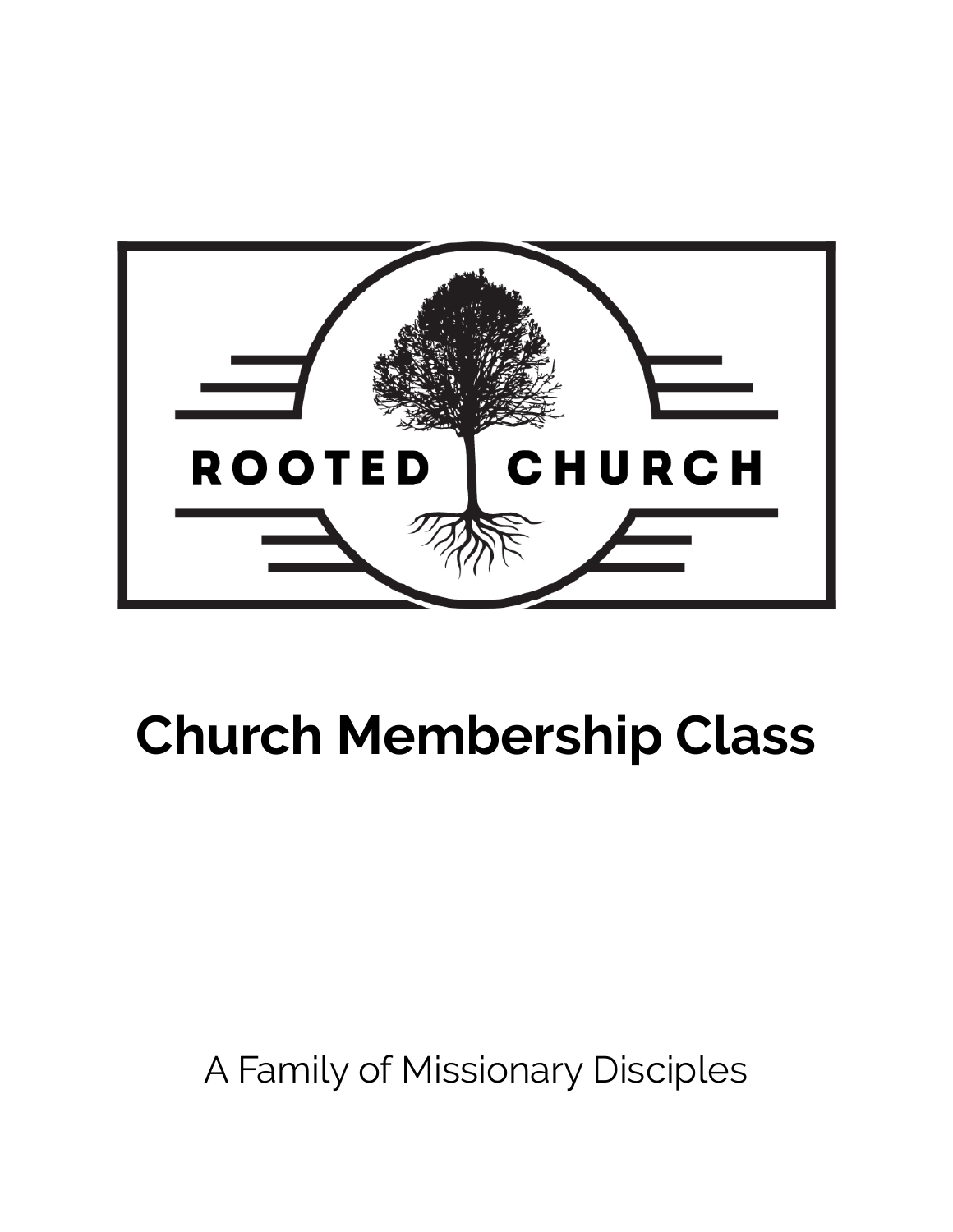# **Rooted Church Membership Class**

### **Who We Are**

#### Vision

To see the communities of Northwest Arkansas transformed by the gospel, creating a missional movement that spreads across Arkansas and unto the ends of the Earth.

#### Mission

Create a thriving gospel community growing deeper in love for Jesus Christ and reaching wider in love for our neighbors.

#### **Identity**

We are a family of missionary disciples for the good of our cities and the glory of God.

#### We Are Family

We were made for community, for family. As Christians, we are children of God and thus brothers and sisters with one another. It means we're committed to one another. We covenant with one another, much like in a marriage. We stay true to one another, just like in a healthy family. In addition, the fact that we're family together shapes our priorities. Church is not just one interest to juggle among many. It stands in the center, defining and giving meaning to all other commitments. We're meant to grow by sacrificially caring for one another, meeting each other's needs, and demonstrating to the world what true family looks like. God is committed to making us family together.

#### We Are Missionaries

We believe that God calls his people to live as missionaries in the places he has put them. We want to be an everyday church with an everyday mission to share the gospel in word and deed. We want to take active steps to seek the good of the cities of Northwest Arkansas by proclaiming the truth of the gospel and by seeking the restoration and redemption of the brokenness experienced in our community.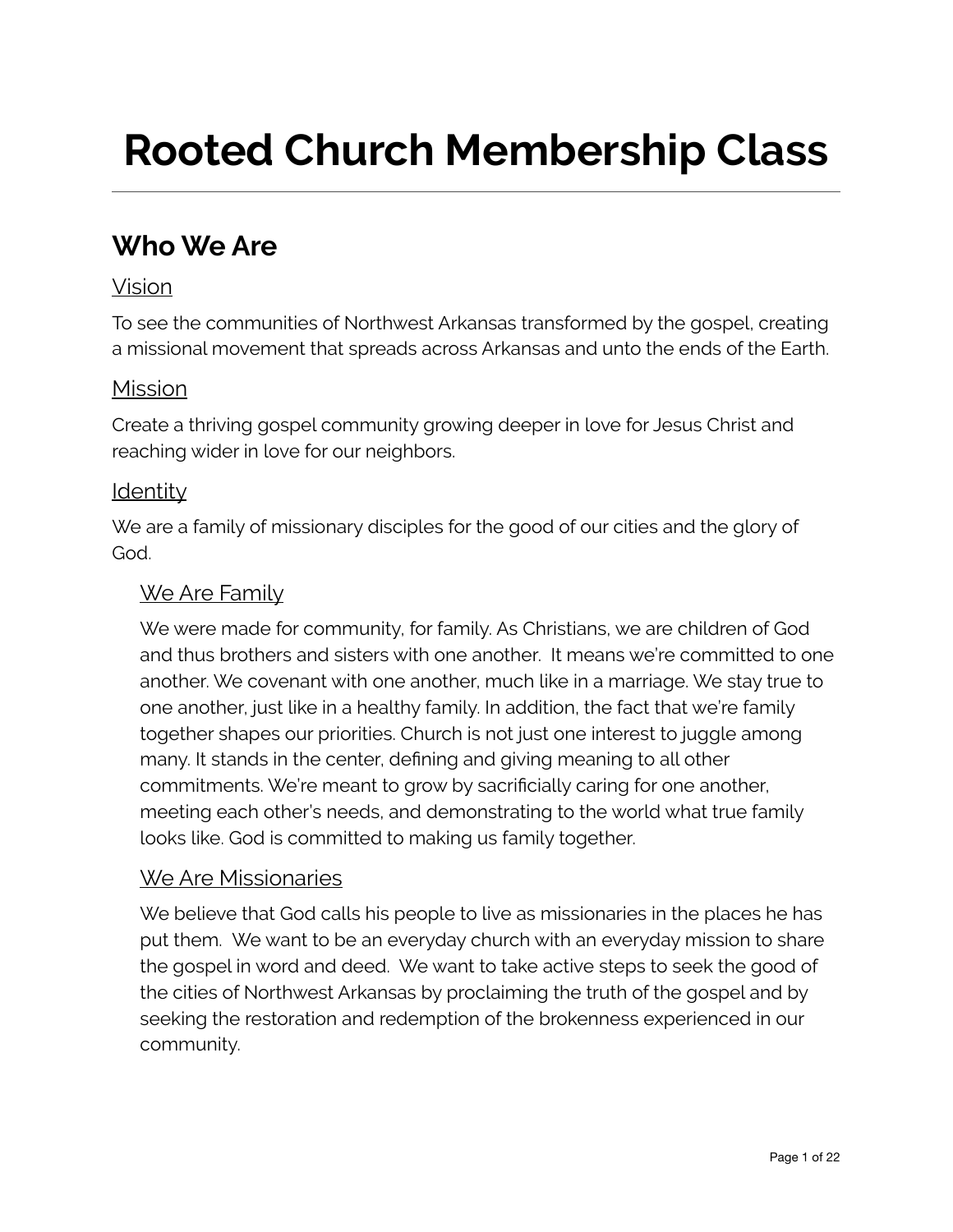#### We Are Disciples

We believe as followers of Jesus we are called to learn from him and live like him. becoming obedient from the heart to his truth in every part of life. We are not perfect, we need more of the Gospel everyday. By his grace, we want to bring more of our life into submission and obedience to Jesus. We are disciples of Jesus who are intentional about our own spiritual development and the development of others.

#### Values

**Hospitality**--We have open hearts and open homes

**Humility**--We put others before ourselves

**Service**--We all have a part to play

**Gratitude**--We give thanks in every season

**Generosity**--We give freely

#### Why The Name Rooted?

For a tree to be healthy it has to have deep roots in healthy soil, when this happens it will continue to grow even when the hard winds blow. Much like that tree we want to be Rooted firmly in Jesus because we know the hard winds are always coming. We recognize that we live in a culture where we are constantly called to be rooted in many things such as our job, our family or even our hobbies. None of those things are bad, as a matter of fact they are all good, but they're not meant to take the place of Jesus. We desire to be a people who are firmly Rooted in Jesus and the good news of the Gospel.

*14 For this reason I bow my knees before the Father, 15 from whom every family in heaven and on earth is named, 16 that according to the riches of his glory he may grant you to be strengthened with power through his Spirit in your inner being,17 so that Christ may dwell in your hearts through faith—that you, being rooted and grounded in love, 18 may have strength to comprehend with all the saints what is the breadth and length and height and depth, 19 and to know the love of Christ that surpasses knowledge, that you may be filled with all the fullness of God. Ephesians 3:14-19*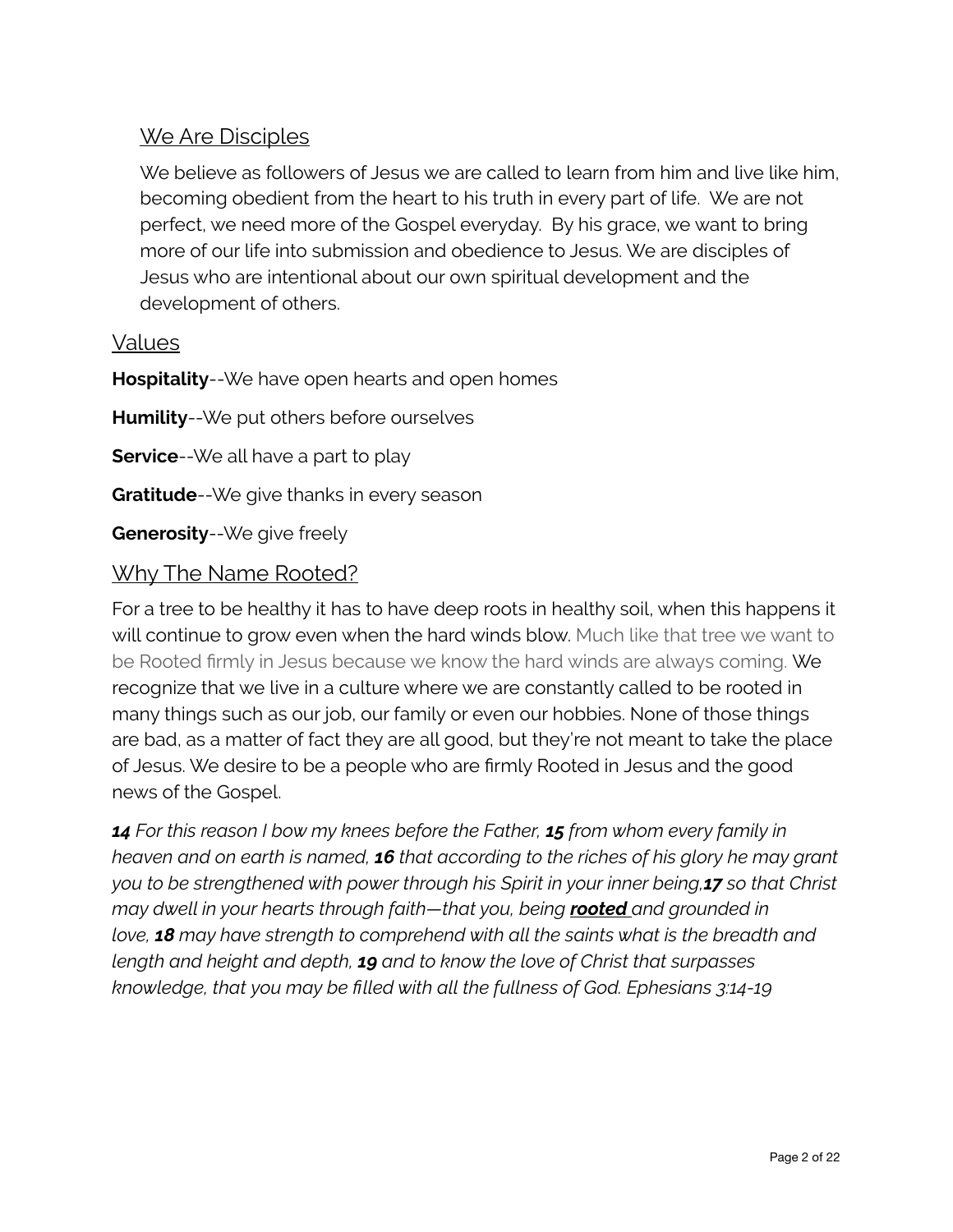#### **GROWING DEEPER.**  $2020 -$ **REACHING WIDER.** 2025

GSSPI

#### **VISION The IMPACT we** hope to make

To see the communities of Northwest Arkansas transformed by the gospel, creating a missional movement that spreads across Arkansas and unto the ends of the earth.

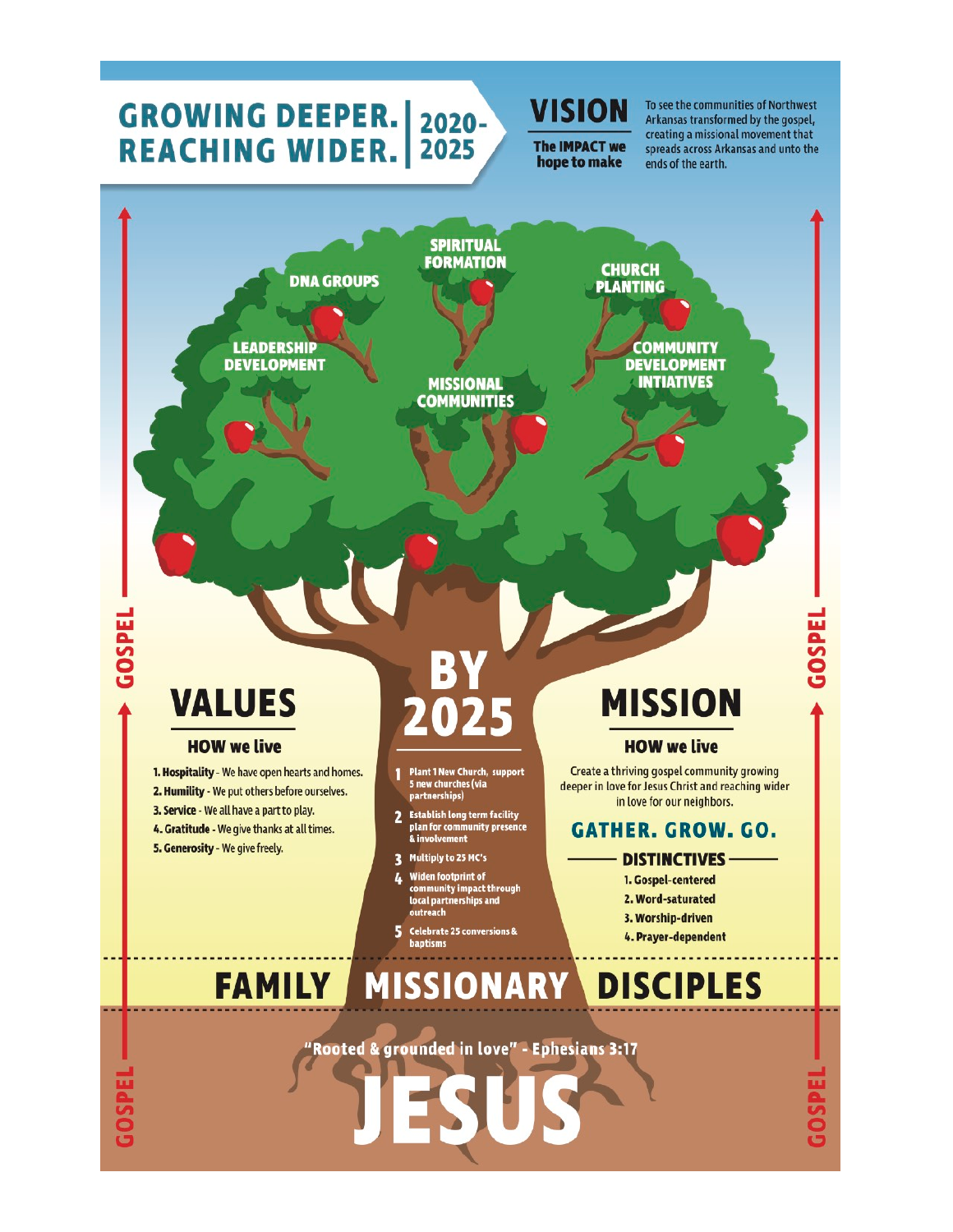## **What We Believe**

Rooted Church is a confessional church. This means that we affirm together, as a local congregation, what we believe about God and His gospel. In a post-modern age that resists absolute truth and considers sacred texts or creeds to be oppressive, we as a family proclaim our unity around a confession of faith, agreeing to hold each other accountable to it.

Our final authority is God's word, the Bible. Only Scripture is inspired by Him. We must seek to understand God's word and clearly declare the Christian faith. We must cling to that faith, knowing that rightly understanding God and His gospel is the key to our joy and His glory. We must contend for our beliefs, understanding that the Lord calls us to defend the biblical portrait of Him and the truth of His gospel (Jude 3). We must contextualize that truth, recognizing that the unchanging message must find relevant expression in every culture (1 Cor. 9:19-23). We must not compromise our doctrine, committing to cling to the historic gospel in diverse cultures while maintaining biblical fidelity (2 Tim. 4:1-3).

#### **Our Teaching**

Elders and others who teach and preach in Rooted Church worship gatherings, as well as in Missional Communities and other spheres, agree to teach in accordance with and not contrary to our statement of faith. Related, there are three convictions that guide all of our church's teaching.

**Expositionally-shaped:** A biblically faithful sermon or lesson takes the points of the message from the points of the passage of Scripture. Because God saves and grows sinners through His word, our approach in the vast majority of our teaching is an expositional one, where we seek to expose the meaning of the text and apply it to hearers. However, we shouldn't just teach God's word. We should put it into practice. In our personal lives, but also in our life together as a church, we seek to obey what we read.

**Gospel-focused:** Teaching that doesn't proclaim God's gospel never gets to the ultimate point of the Bible. Every sermon, every MC discussion, every Sprouts lesson, and every counseling session, for that matter, must set forth Christ's death for sinners and its sufficiency for all of life, regardless of the passage of Scripture.

**God-centered:** Our teaching also strives to magnify the glory of God. Man-centered preaching leaves us disappointed and empty. We desire to take people to our great, glorious, good, and gracious Lord, regardless of the teaching topic or context.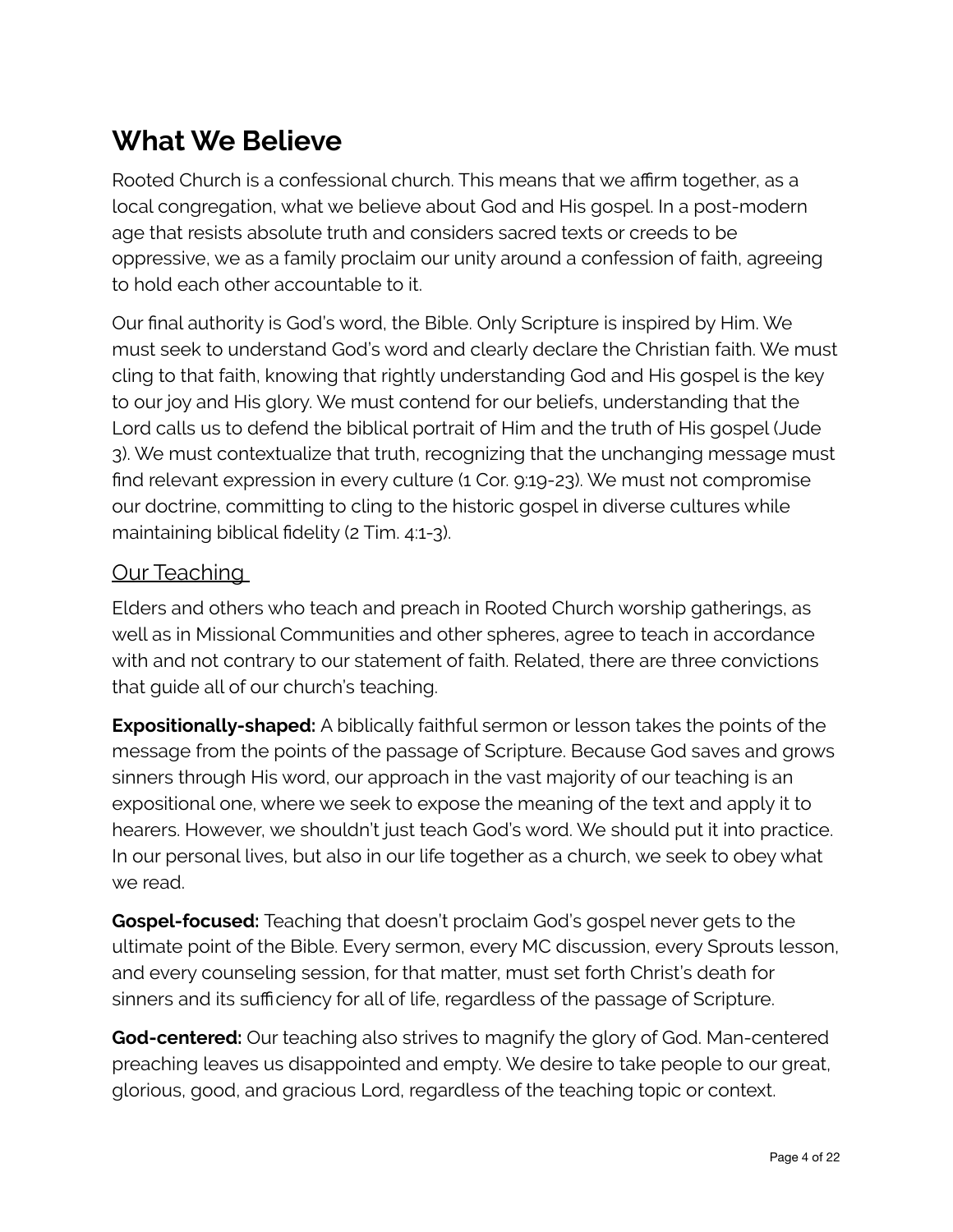#### Our Worship

While worship should be an all-of-life endeavor, we do come together regularly, as God's people for Sunday Gatherings, as well as in our Missional Community Gatherings, for worship. Rooted Church worship gatherings are very intentional in terms of their structure and purpose.

**Expositionally-shaped, Gospel-focused, and God-centered:** Our worship gatherings reflect those three values stated above. Preaching stands at the center of the meeting, holding chief importance. In all things, whether songs, prayers, or readings, we desire to open and listen to God's word, longing particularly to hear of God's glory and His gospel there, knowing it's what our souls desperately need.

**Liturgically-intentional:** The word "liturgy" refers to an order or form of worship. All churches have a liturgy. Some, however, are more intentional and focused than others. Rooted Church follows a historic liturgical model that seeks to usher people during a worship Gathering to God through the gospel. That explains why we always begin with call to worship which invites us to magnify the glory of God together. Then we sing a song or reading about God's holiness and glory and then immediately move into confession of sin and a reminder of our assurance of our pardon in Christ. We then spend the rest of the Gathering praising God for the forgiveness in Christ, hearing it proclaimed in the preaching of God's word and seeing it pictured in the bread and the cup. We take the Lord's Supper weekly, believing we need the weekly reminder of God's grace and the fellowship of sharing that experience as a church family.

#### Our Doctrine

Rooted Church doctrine is expressed clearly in both our Member Affirmation of faith, to which members adhere, as well as in our Rooted Church Elder Affirmation of faith. We cling to our beliefs with much conviction and believe that sound biblical doctrine is the foundation of a healthy church.

To describe what kind of church we are, you could use the following terms and reference their subsequent definitions:

#### *We are Christian, Protestant, Evangelical, Reformed, Baptistic, and Missional*

These six adjectives express where Rooted Church Church fits in the modern, American church landscape.

**Christian:** distinguishing ourselves from other world religions and cults, holding to the Apostles' and Nicene Creeds.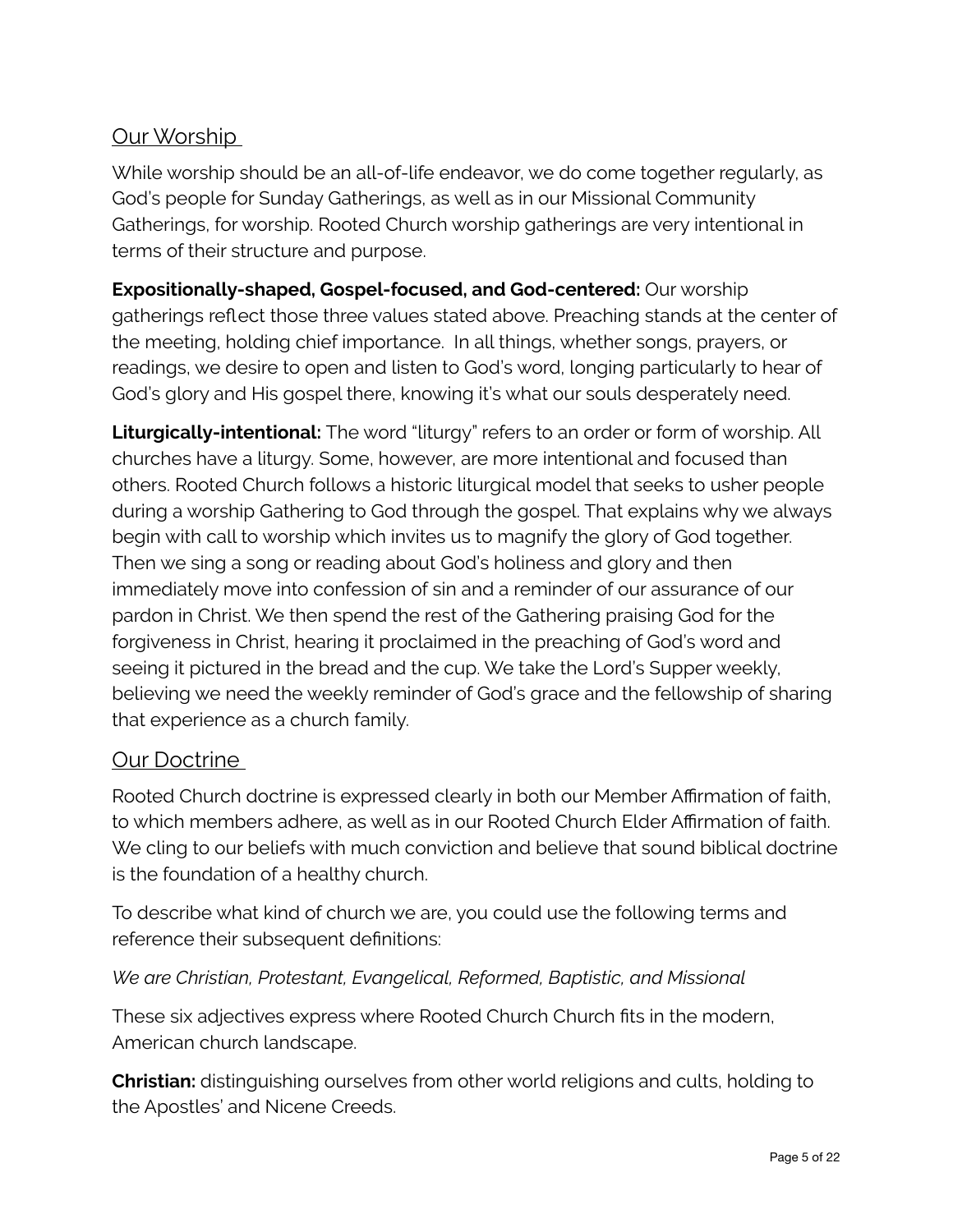**Protestant**: distinguishing ourselves from Catholicism and Orthodoxy (Greek, Russian, etc.), cherishing the five solas of the Reformation (sola scriptura, sola fide, sola gratia, solus Christus, and soli Deo gloria).

**Evangelical:** distinguishing ourselves from mainline Protestantism, holding to, and proclaiming forth, the historic, orthodox gospel.

**Reformed:** distinguishing ourselves from Arminian or Semi-Arminian Christian groups, clinging to the historic emphasis on God's sovereignty from the Protestant Reformation.

**Baptistic:** distinguishing ourselves from paedobaptist congregations (orthodox or otherwise), teaching and practicing believer's baptism, seeing it as the wisest path to a regenerate, Christ-honoring church.

**Missional:** distinguishing ourselves from fundamentalism, seeking to be a part of the broader culture, serving and engaging our community so as to win persons and cities to Jesus.

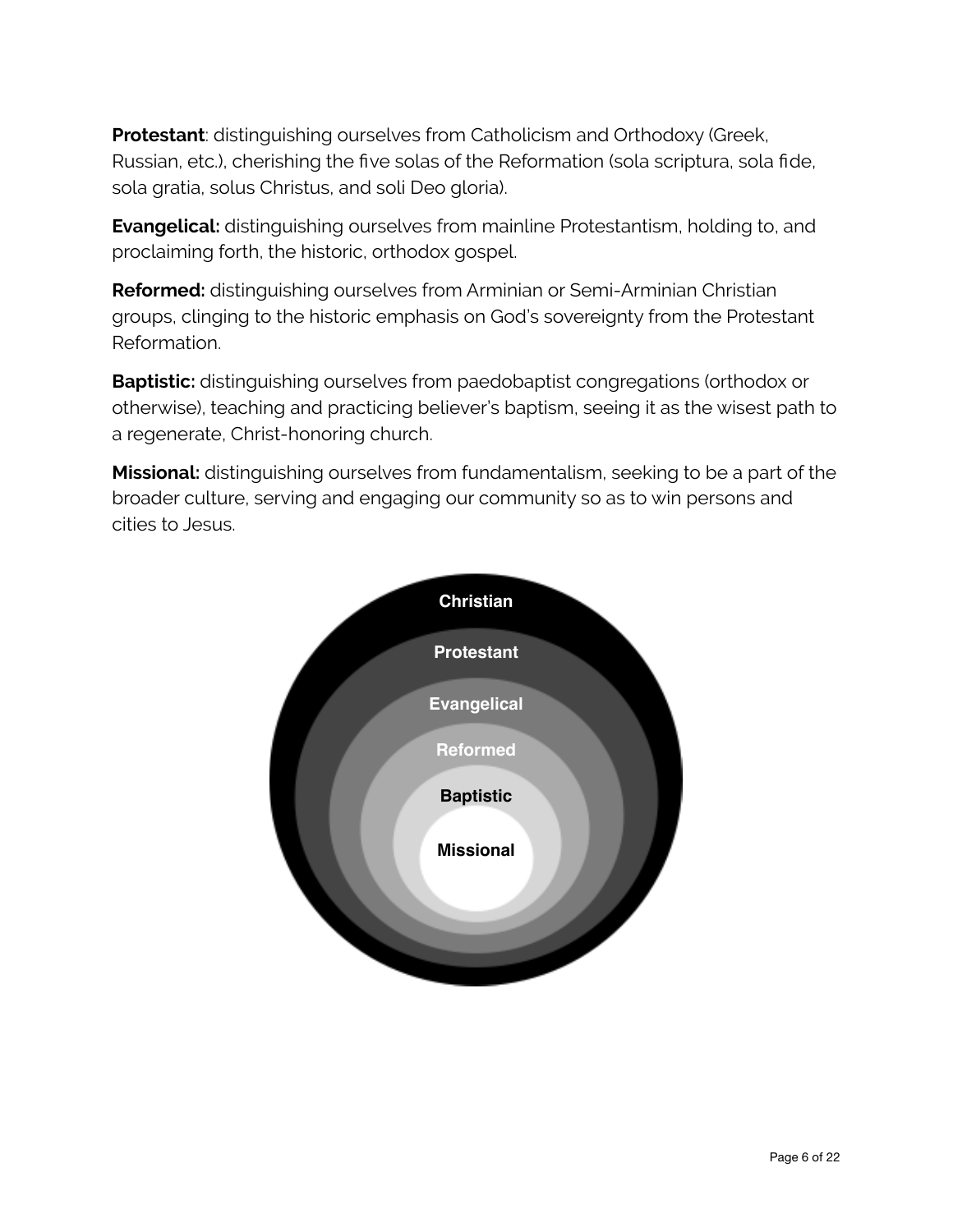## **How We Are Structured**

#### Church Leadership

Christ gives two offices for His church in His word. His people are to be led by elders and served by deacons.

**Elders:** Churches were never meant to be democracies or dictatorships. They are to be led by a group called elders who serve to protect, guide, and provide God's people. Three terms in Scripture all speak of that same group - elders, overseers, and pastors - and they're all used together in Acts 20 and 1 Peter 5. Their responsibilities are to teach and lead the church, while also equipping God's people for ministry (Eph. 4:12). Biblically, they must be men and possess the qualifications laid out in 1 Timothy 3:3-7 and Titus 1:5-9. Rooted Church is an elder-governed church where elders seek to lovingly, faithfully care for their members. Members seek to lovingly, respectfully follow and submit to their elders. Remember, though, that Rooted Church is a family. There is much opportunity for interaction, mutual learning, and constructive input.

**Deacons:** All Christians are called to serve, but deacons lead in this way. They assist pastors with hands-on tasks so that those men may be devoted to the teaching of the word and prayer (Acts 6:4). Deacons must possess the qualifications laid out in 1 Timothy 3:8-13. We believe deacons may be men or women.

**Members:** Rooted Church believes strongly in lay-driven ministry. Elders are not professionals who do all the ministry. They have responsibilities, of course, but a key aspect of their calling is to "equip the saints for the work of ministry" (Eph. 4:12). We try to accomplish as much ministry as possible through the people and gifts the Lord has provided. We do as much ministry as possible in teams, as well.

#### Affiliations

Rooted is proud to work with like minded denominations and networks for the purpose of mission, fellowship, training, and partnership in the gospel. We have three leading affiliations:

**Acts 29 Church Planting Network**- The Acts 29 Network is a diverse, global family of church-planting churches characterized by: Theological Clarity, Cultural Engagement, and Missional Innovation.

https://www.acts29.com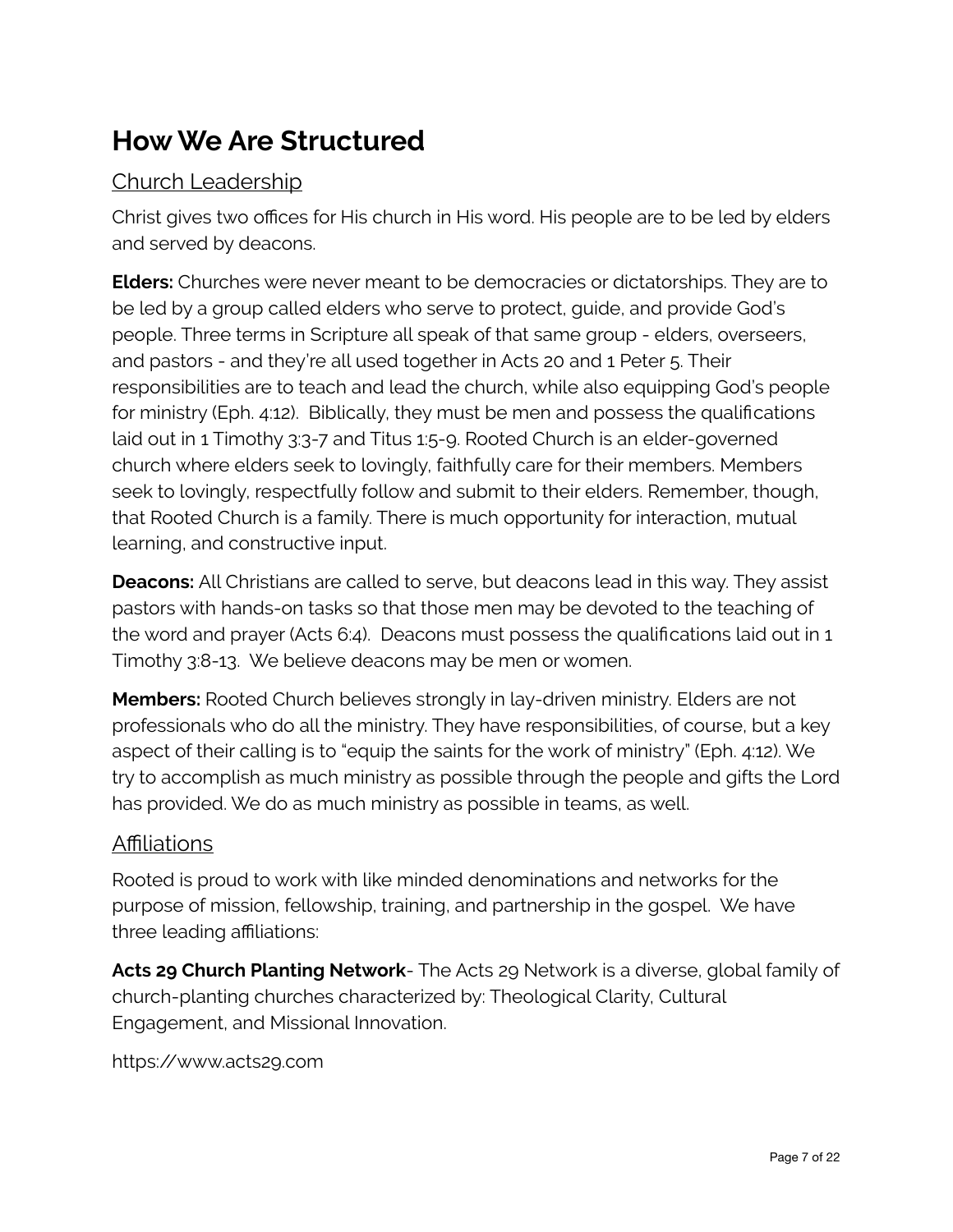**Arkansas Baptist State Convention-** The Arkansas Baptist State Convention (ABSC) is known as a family and network of Arkansas Baptist churches, agencies, and institutions around the state that have chosen to cooperate together to advance the Kingdom of Jesus.

https://www.absc.org

#### **Southern Baptist Convention**

The Southern Baptist Convention (SBC) is a fellowship of over 47,000 Baptist churches scattered across the United States and its territories. These congregations, comprised of numerous racial, ethnic, language, and socioeconomic people groups, are called "cooperating churches." They have organized themselves to accomplish a specific set of missions and ministry initiatives, all for the purpose of proclaiming the Gospel of Jesus Christ to all people everywhere.

http://www.sbc.net

#### Financial Stewardship

Rooted Church operates with the utmost financial responsibility and accountability. We strive to be faithful stewards of the resources the Lord has given to our church family. We want our financial stewardship to reflect our gospel identities and in every way further our mission to reach NWA and beyond.

Rooted commits to devote at least 10% of our annual budget to church planting and world missions. We currently support churches in Turrell, Arkansas, Joplin, MO, Seattle, WA, and in Chile. We also support network initiatives through the A29 Network, Arkansas Baptist State Convention, and Southern Baptist Convention.

Rooted also commits a portion of our budget to our Family Fund which provides emergency financial assistance to members of the church who are experiencing a crisis. The Family Fund also contains our adoption/foster care fund to support families pursuing adoption and foster care opportunities.

### **How We Live**

#### Gathered

In the book of Acts, we see the early church gathering together regularly. Chapter 2 and verse 42 says, "And they devoted themselves to the apostles' teaching and the fellowship, to the breaking of bread and the prayers." This community regularly comes together to worship God, praising Him for His gospel. The church isn't a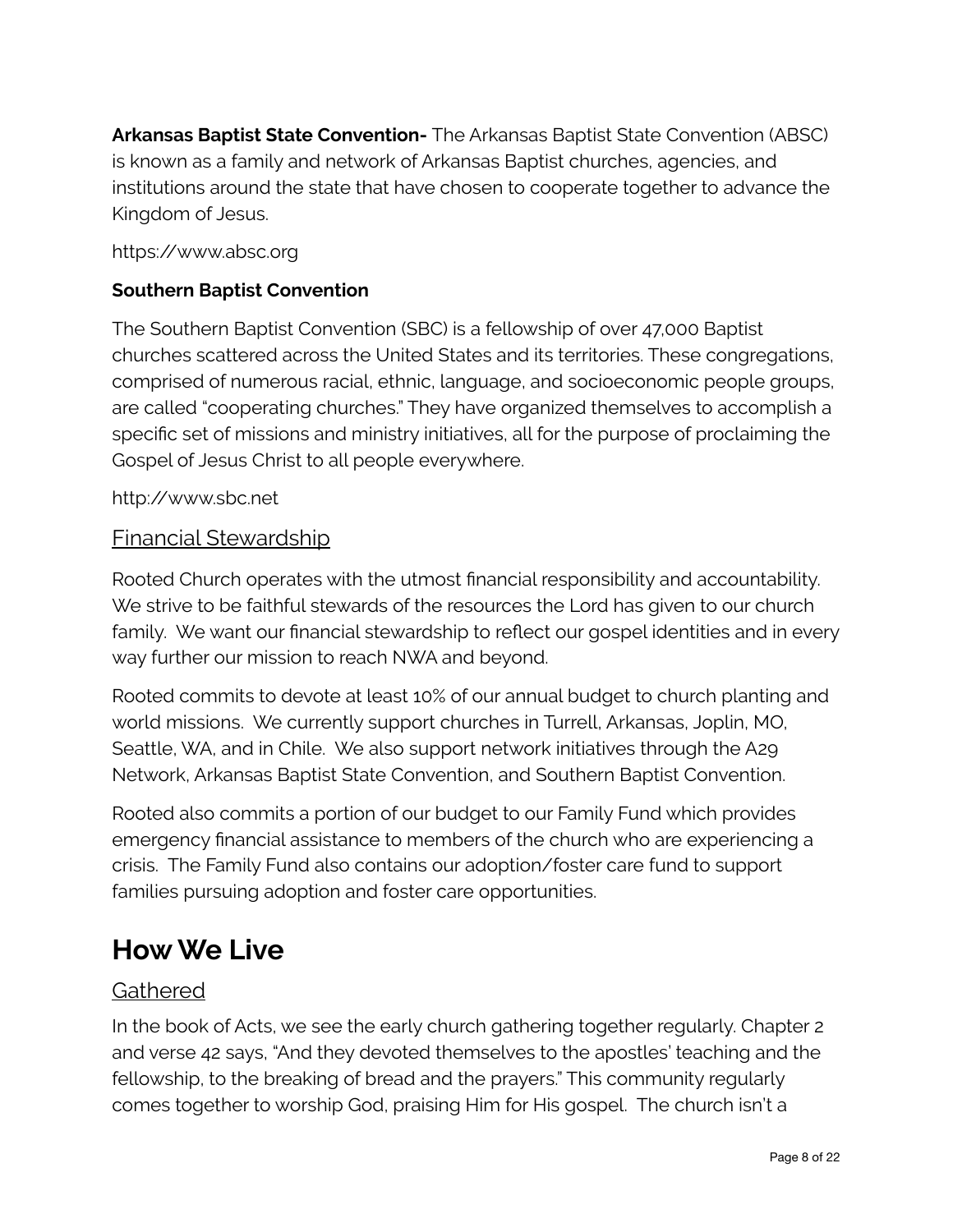building. It's a people who have been changed by Jesus and come together in a city or neighborhood for worship and mission.

People have long pointed out two essential marks of the church: the right preaching of God's word and the right administration of the sacraments. People may gather together, but if the gospel is not preached, it is not a church. Rooted Church commits to preaching God's word in a faithful, gospel-focused manner. A true church additionally practices the two sacraments or ordinances Christ gave His people, Baptism and the Lord's Supper. Rooted Church practices believers' baptism, believing this best reflects biblical teaching and early-church practice. We immerse new Christians in water, displaying their union with Christ's life, death, and resurrection, as well as their forgiveness in Him. Rooted Church also partakes of the Lord's Supper weekly. The bread and the cup represent Christ's body broken for us and His blood spilled for our sins. Neither ordinance is saving. However, in our participation in them together, we experience God's grace in the gospel.

#### **Scattered**

In Acts, the early church experienced this community on the mission field. They regularly gathered, but they then were scattered to share Christ. They prayed for boldness. They acted in faith. Acts 4:33 reads, "And with great power the apostles were giving their testimony to the resurrection of the Lord Jesus, and great grace was upon them all." Acts 2:47 says, "The Lord added to their number day by day those who were being saved." This community was not an end unto itself. They had been empowered by the Holy Spirit and had been sent as missionaries. Their gathering was for scattering. God calls us to go into our workplaces, classrooms, athletic clubs, and schools - wherever God leads - and share this gospel we have found.

#### Healthy Gospel Rhythms

We believe the life a healthy church member is expressed in rhythms where the gospel saturates our everyday life. The following rhythms express

#### **Story**

#### *We understand, experience, and intersect with God's Story and other's.*

God has been unfolding his Story since before time began. We believe we are participants in the Story and need to understand it and see how our lives intersect with it. Therefore, we regularly reacquaint ourselves with the Story by interacting with God's Word. We look for ways and times to tell the Story often. We also take time to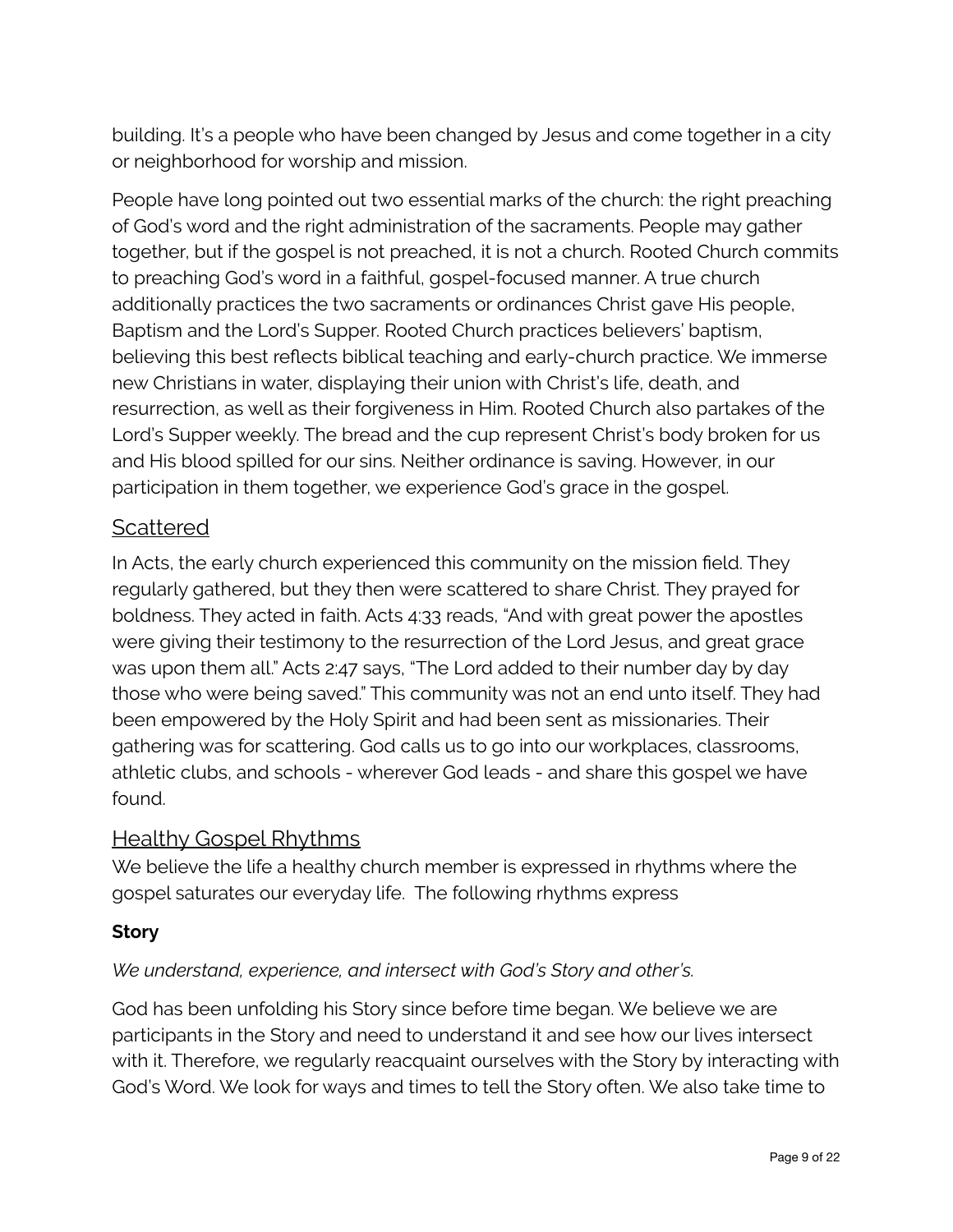listen to others stories and help them find their lives within God's Story. (Genesis 1:1-2; John 1:1; Psalm 1; 2 Timothy 3:16-17)

#### **Bless**

#### *We intentionally bless others through words, gifts, or actions.*

God desires that all nations—all people—would be blessed through Jesus. And now, as his body, we believe we live out this mission as we bless others. We intentionally seek God's direction for who he would have us tangibly bless each week. (Genesis 12:1-3; Ephesians 1:22-23; 2:8-10; 1 Peter 2:12)

#### **Listen**

#### *We set aside regular times to listen to God and discern his will.*

Jesus listened to God in prayer to know his Father's will. We are also called to listen to God. We listen 'backward' by regularly interacting with God's Word-the Story and the Son. We also believe he speaks today through his Spirit in us and through creation. We spend time actively listening 'forward' to hear what God is saying to us today. (Mark 1:35-37; John 16:7-15; Hebrews 1:1-3; Romans 1:20)

#### **Create**

#### *We create and restore beauty in ways that reflect God to others.*

God is the creator who so wonderfully made all that we see. We image our creator by being creative beings that add value to the world around us through the work of our hands, the creativity of our minds, and the beauty of things we make and enjoy. (Genesis 1-2:3; Colossians 3:23)

#### **Rest**

#### *We take time to rest and have our souls and bodies refreshed by God.*

God created the world and then rested to enjoy the beauty of his creation. Likewise, we regularly take time to rest and enjoy the freedom that God gives, ceasing our regular activities, and reminding ourselves of the providential care of God who loves us and provides richly for all our needs. (Deuteronomy 5:12; Mark 2:23-28; Hebrews 4)

#### **Celebrate**

#### *We gather together to celebrate God's extravagant blessings.*

God calls people to regularly celebrate his goodness and grace. We gather weekly in missional communities and regularly as a larger family, to share stories and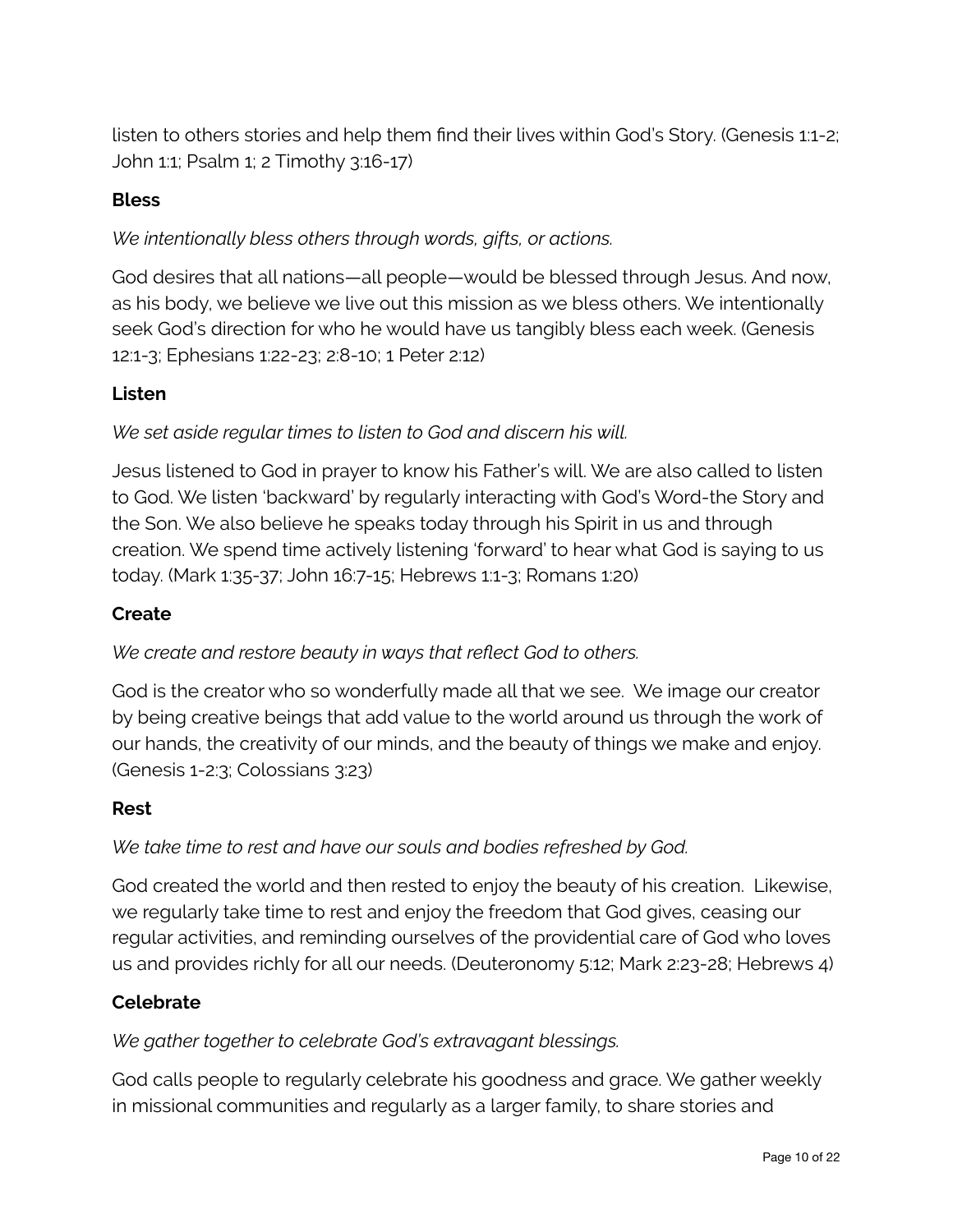celebrate all that God is doing in and amongst us. We invite everyone to these celebrations as a way of displaying God's glory. (Leviticus 23; Acts 2:42-47; Hebrews 10:24-25)

#### **Eat**

#### *We regularly eat meals with others to invite them into the community of God.*

Meals are a daily reminder of our common need for God and his faithfulness to provide both physically and spiritually. Jesus called us to remember him and his sacrifice for us through a meal. When we eat together, we commune around this truth. We regularly eat meals with those not in our immediate family or circle of close friends, discipling them toward a life of dependence on God. (Leviticus 23; Matthew 6:11; 26:17-30; Acts 2:46-47; Romans 12:13)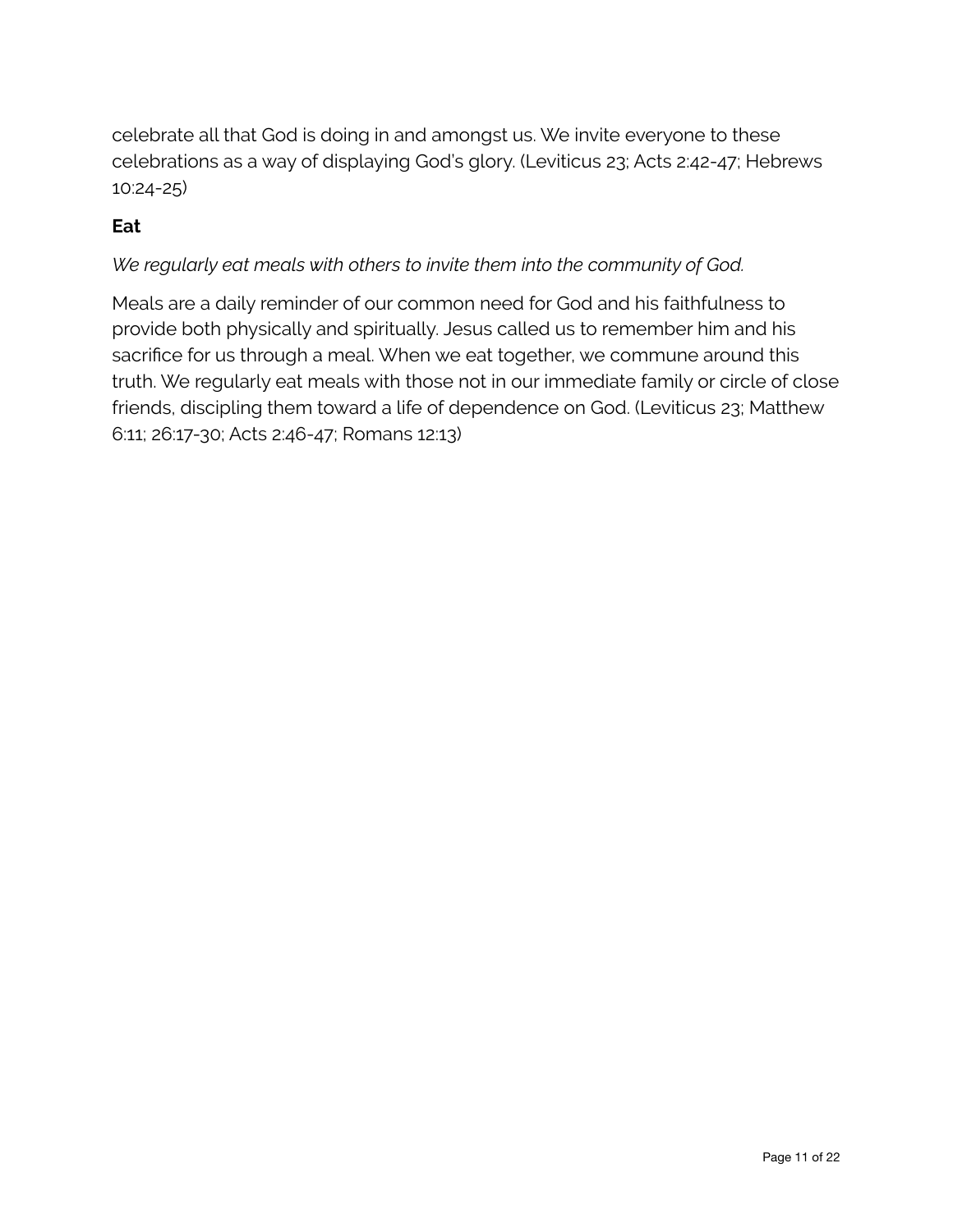## **Membership Covenant**

Members of Rooted Church covenant with one another to live out the gospel together in repentance and faith. The covenant is cited and explained in detail below:

With the guiding help of the Holy Spirit, I, the undersigned, covenant to the following:

1.I am a Christian who has been saved from my sins by the grace of Jesus Christ. I have been baptized to give testimony of my identification with the body of Christ and in obedience to the Scriptures.

- Members must be believers, trusting in Christ alone for salvation. This is why the last step in membership is an interview with an elder.
- Members must also have been baptized as believers.

2. I have read, understood and hold to the Rooted Church Member Affirmation and agree to not be divisive regarding its teaching. I also understand the importance of submission to church leadership, and thus I will submit to the guidance and teaching of the elders as set forth in the Rooted Church Elder Affirmation, and, where I have questions or concerns, will offer constructive, direct input, with diligence to preserve unity and peace (Heb. 13:7, 17; 1 Tim. 5:17).

- Members must hold to the beliefs of Rooted Church.
- Members agree to submit to church leadership, knowing that the elders always welcome and value input.
- Members agree to seek peace within the community, handling criticisms and concerns in healthy, unifying ways.

3. I will endeavor to maintain a close personal relationship with the Lord through regular personal Bible reading, prayer, fellowship and practice of the other spiritual disciplines. My journey in Christ will be evident through my regular participation in the corporate worship gatherings of Rooted Church, along with consistent involvement in a Missional Community (Ps. 119:97, 105; Acts 2:42-47; Heb. 10:23-25).

- Members state that they will seek the Lord both personally and corporately.
- Members agree to prioritize the gatherings of the family, putting them high on their list of priorities, making them regular rhythms of their lives.
- Members are required to be a part of a Rooted Church Missional Community. This is non-negotiable. This is not only our primary strategy for mission. It is also an important shepherding mechanism for our body.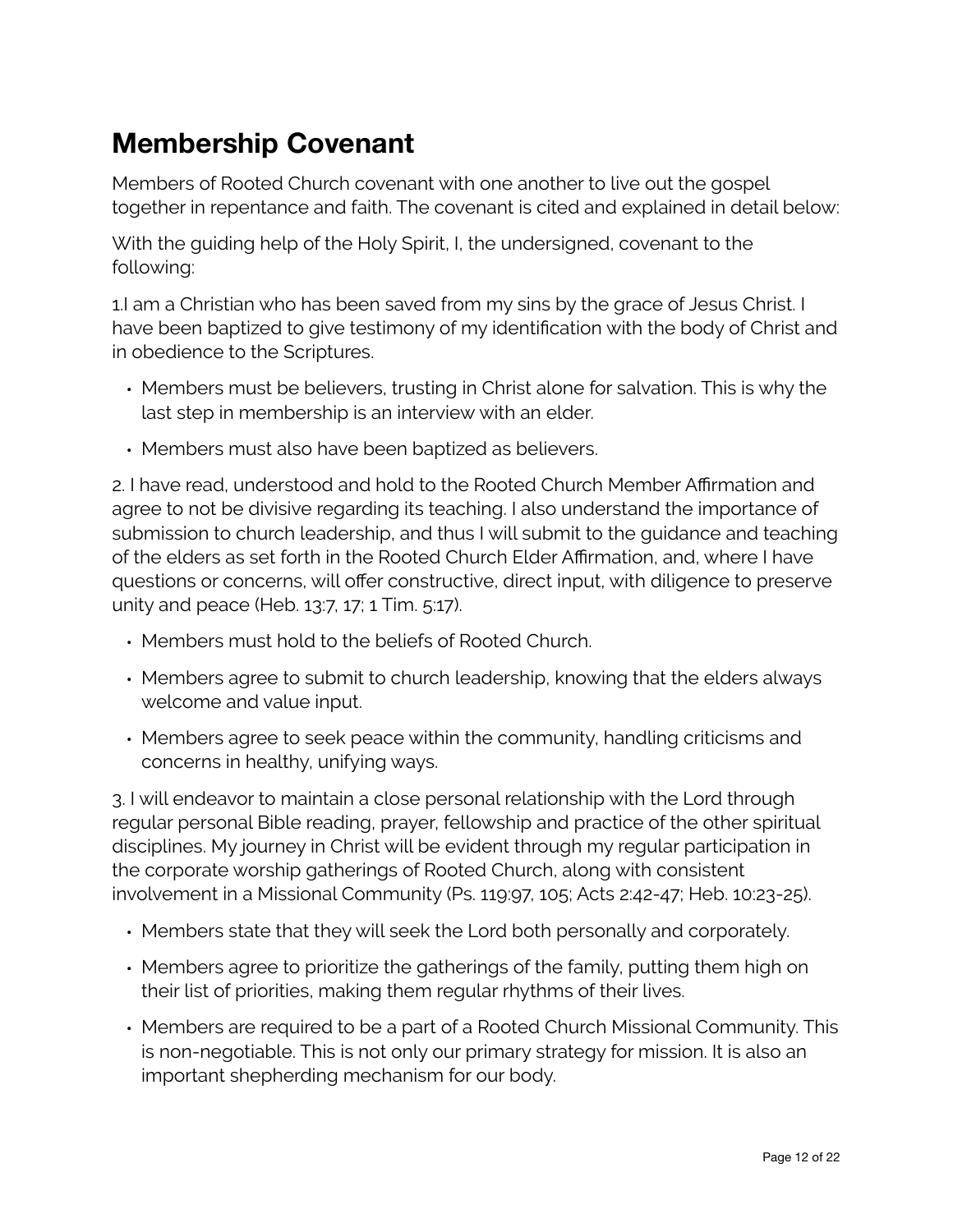4. I will strive to properly steward the resources that God has given me, including my time, talent and treasure (Eph. 5:15-18; Rom. 12:1-2; Eph. 4:1-16; Gal. 5:22-26; Pr. 3:9-10). This includes giving to Rooted Church that is sacrificial, primary, systematic and cheerful (Mt. 6:19-21; 2 Cor. 9:6-8). Likewise, I commit to using the spiritual gift(s) God has given me for the building up of the church (1 Pet. 4:10-11; Rom. 12:1-8; 1 Cor. 12:7-31).

- Members acknowledge that they are not owners, but are rather stewards, of the resources God has given them. They agree to invest them in the ministry of the church.
- Members commit to give in three realms: time, talent, and treasure.
- Members agree, in all three spheres, to give sacrificially (giving until it impacts them), primarily (giving first and chiefly to and through Rooted Church), systematically (giving regularly and not randomly), and cheerfully (giving with joy and not begrudgingly).

5. I commit myself to the Rooted Church family and agree to aid in fulfilling its missional purpose to bring the gospel to Northwest Arkansas. I recognize that this will be accomplished by pursuing Rooted Church' mission, vision, values and distinctives.

- Members must obviously endorse, as they understand it, the direction of Rooted Church.
- Members indicate that they want to be not only a part of the people of Rooted Church, but also a part of the direction in which that family is moving.

6. I covenant to practice the humility and sacrificial attitude of Christ by considering the needs of others before my own (Phil. 2:1-11), and to pursue the unity of his church in both words and actions, building up, and not tearing down his people (Eph. 4:1-3).

- Members agree to strive, by God's grace and in His strength, to consider others more than themselves.
- Members commit to be peacemakers, seeking the unity and peace of the Rooted Church family.

7. I covenant to follow the biblical procedures of church discipline and submit myself to discipline if the need should ever arise (Mt. 18:15-17; Gal. 6:1-5, 1 Cor. 5). I realize that this covenant serves as a guideline for loving discipline designed to effect repentance and restoration, and that I cannot revoke my membership in the midst of the discipline process. I understand that absolute confidentiality in relationships with my brothers and sisters prevents obedience to Christ in the practice of biblical church discipline and therefore should not be promised or expected.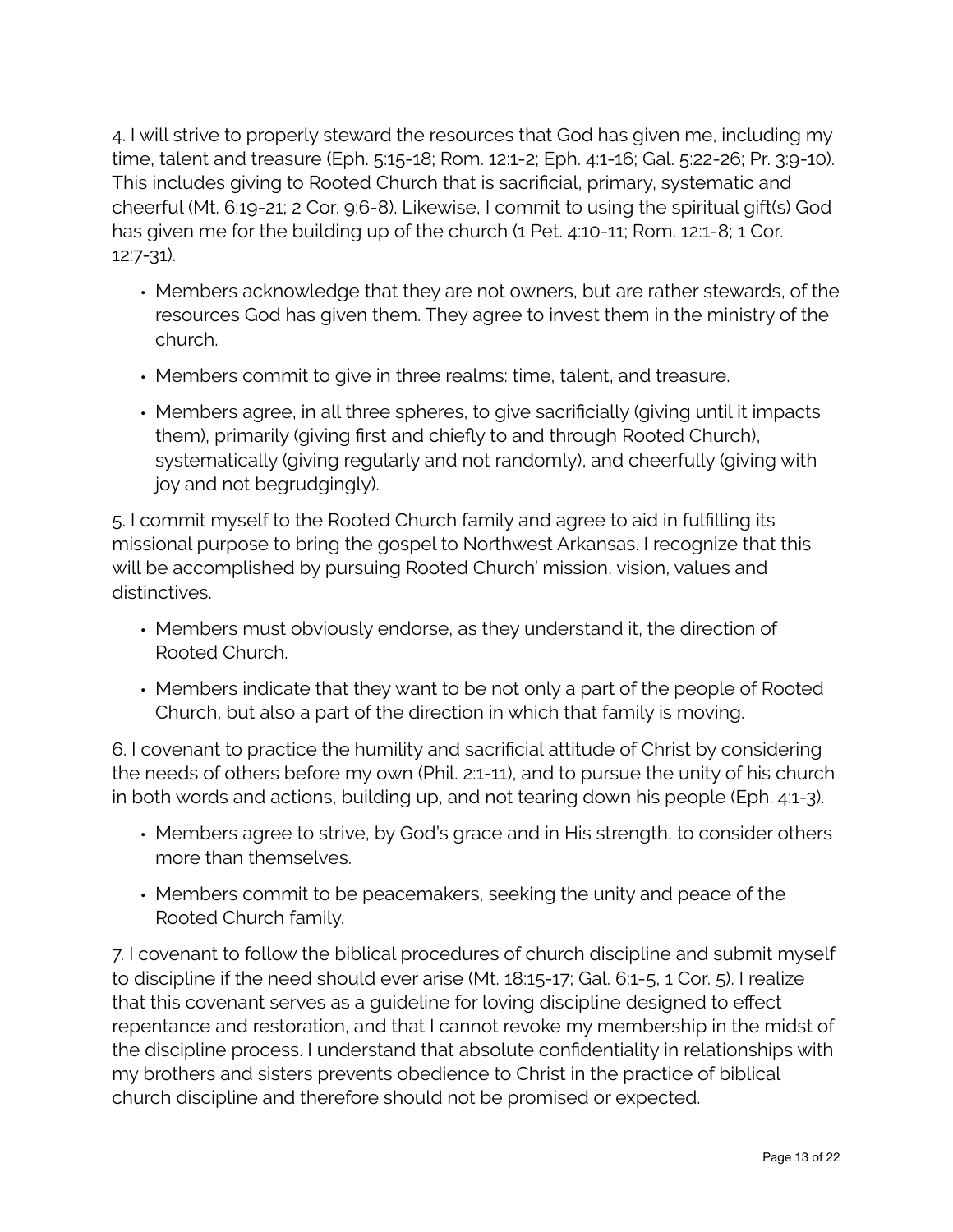- Members commit to pursue brothers and sisters when they stray from Jesus in beliefs or lifestyle.
- Members ask now for others to seek after them, should they ever do the same.
- Members agree to follow the procedures outlined in Scripture. Matthew 18 gives a helpful outline.
- Members understand that tearing up this document in the middle of discipline does not take away the church's responsibility to continue in disciplinary action. Doing so would in fact render this document meaningless. It is the elders' expectation that almost all people under church discipline will demand this.
- Members understand that obedience to Christ trumps obedience to others. The Lord commands us to progressively involve others in the disciplinary process. Therefore, we shouldn't promise up front to someone not to do this. This is not a license to gossip. It's a warning against foolish secrets.

8. I covenant to submit to the authority of Scripture as the final arbiter on all issues (Ps. 119, 2 Tim. 3:16-17). God enabling me, I will strive to consider my commitment to this Membership Covenant on a yearly basis. I understand that it is an evaluative tool, as well as an affirmation of my continuing conviction and purpose. My responsibility will be to notify the Rooted Church leadership if at any time I find difficulty keeping this covenant, or if I have any questions, comments or concerns regarding Rooted Church. Should God call me elsewhere, I will strive to find a church with like doctrine and similar covenant.

- Members commit to sitting under the authority of God's word and seeking to follow it supremely.
- Members agree to regularly reevaluate their covenant commitment, discussing it with the elders if they have concerns or difficulties.
- Members agree to seek a similar church in doctrine and life should God lead them elsewhere.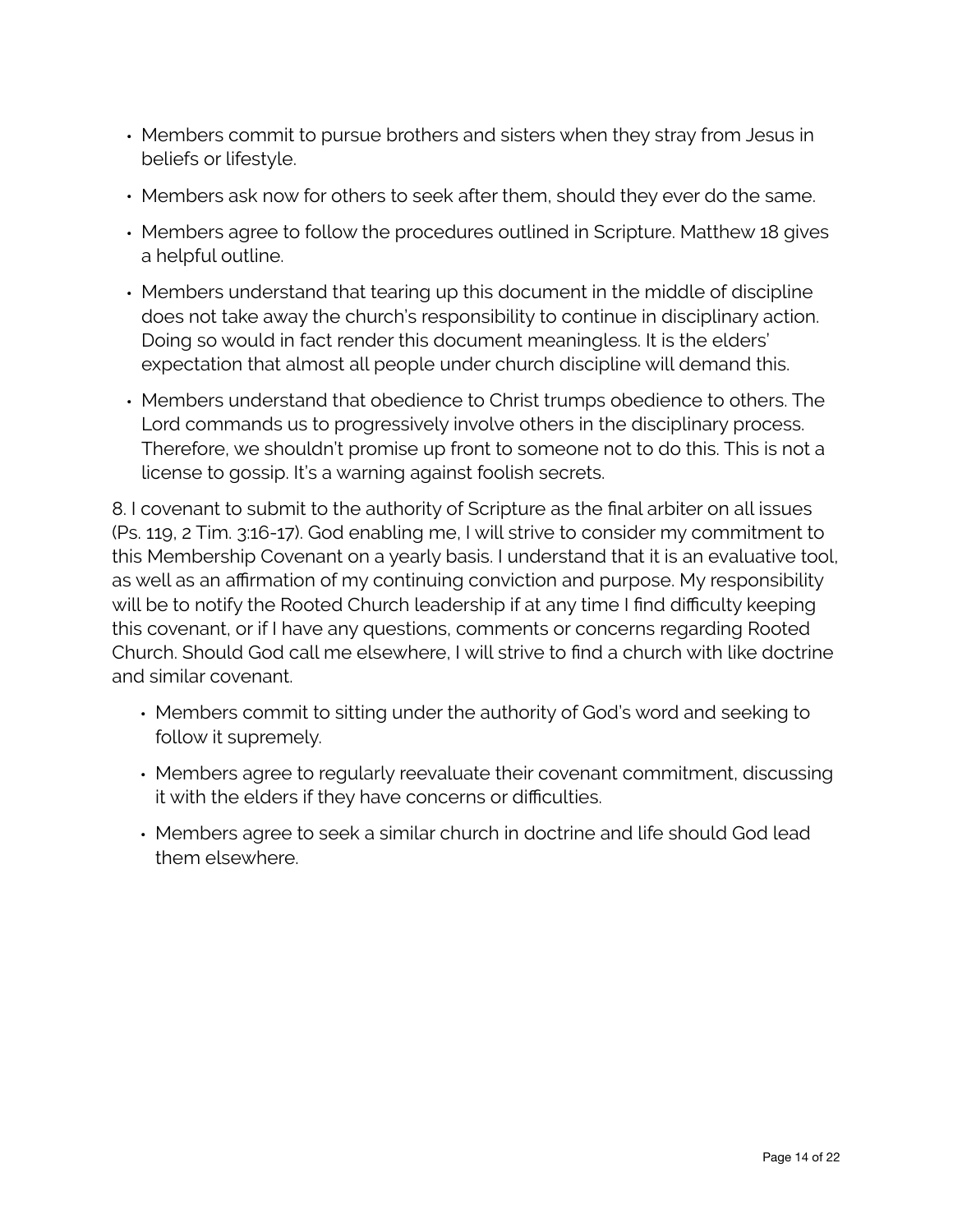## **Why Church Membership Matters**

Distinctive of Rooted Church is our emphasis on membership. We think it's critical, both for the health of the believer and of the family at large, that we commit our lives to one another.

**Explained:** Membership means living out the gospel with a local group of believers. You agree to live in repentance and faith with them, trusting Jesus alone to save you and transform you. More specifically, you agree to believe certain truths about God and His gospel, you agree to live a holy life in response to those truths, and you agree to give your life to the church's vision and mission. In Rooted Church, our membership commitments are expressed in the covenant that we'll consider shortly.

**Needed:** As previously mentioned, we need other believers who will encourage us and challenge us. We need to know, though, that those brothers and sisters are committed to us. We need leaders who will look out for us. They'll hold us accountable. They'll help us up when we're down. They need to know that we'll do the same for them. Many like to point to an informal commitment to the church, but that isn't worth much when times get rough. Making a covenantal commitment to each other is much needed. Mark Dever lists these reasons why we should join a church:

- join a church for non-Christians: display to the world how the gospel creates a loving community
- join a church for weaker Christians: come alongside those young in the faith and help them grow
- join a church for stronger Christians: truly learn, and help others learn, what it means to love, propelling us down the path of maturity
- join a church for church leaders: make it clear to your elders for whom they are responsible
- join a church for God: glorify Him by identifying with His people and laboring for His mission

The bottom line is that if we don't think we need the church or don't particularly like the church, we're on shaky, dangerous ground. Christ loves His people. He died for them. We should love them, too.

**Defended:** At Rooted, we believe the Bible calls us to a healthy practice of church membership. The biblical metaphors of body, building, and household all convey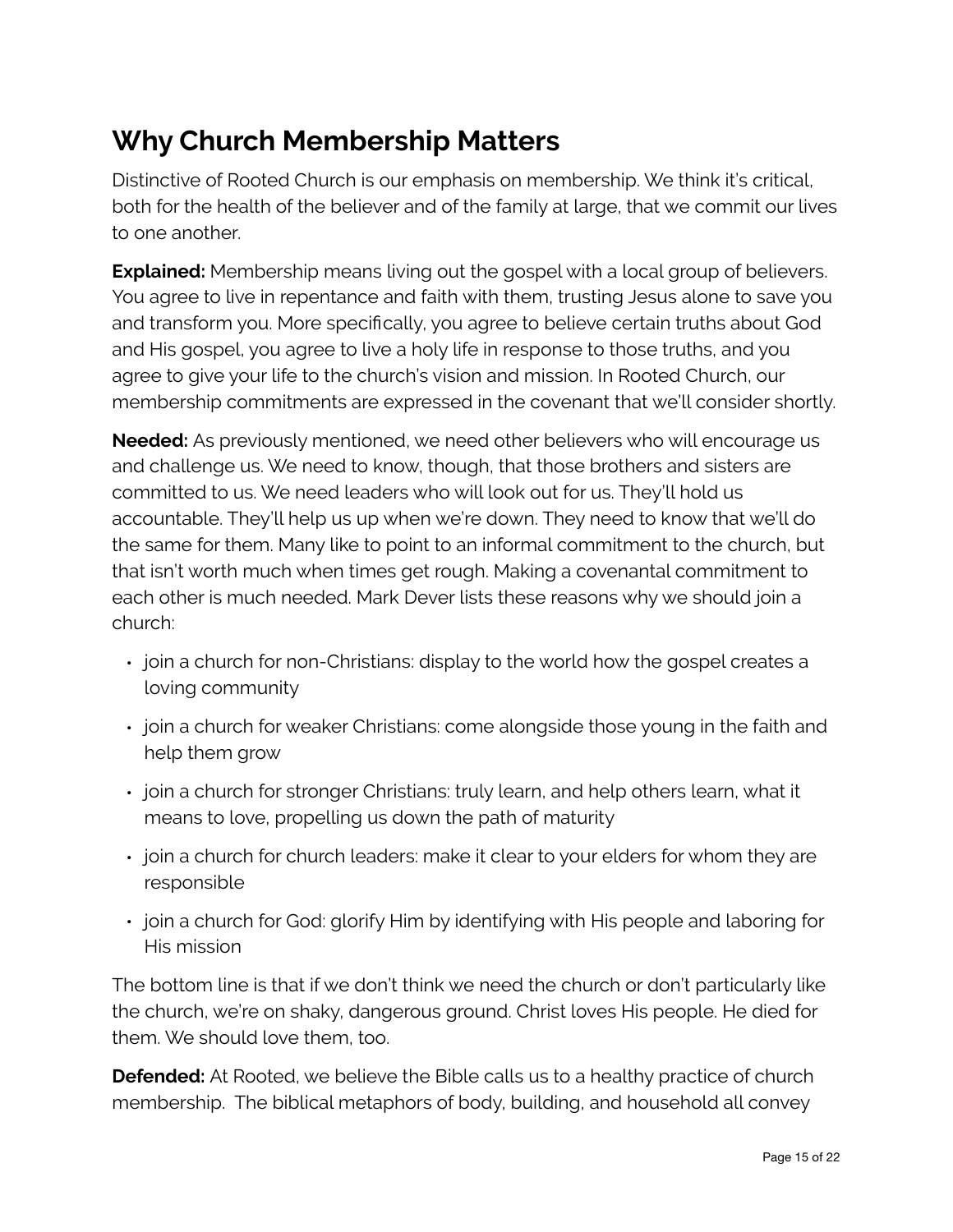the idea of a committed union with one another. Membership is pointed to in multiple ways as seen in the texts below.

- the call for leaders to lead and Christians to submit to them (Heb. 13:17)
- the call for church discipline and the possibility of excommunication (Mt. 18:15-20)
- the presence of lists or rolls in Scripture (Acts 2:37-47; 1 Tim. 5:3-16; Rom. 16:1-16)
- the "one anothers" found in Scripture and the need to apply them

In Rooted Church, we absolutely think church membership is biblical and important. Therefore, it's an important aspect of who we are. That is an important point not to rush past. This is a big part of our vision. Obedient, growing Christians should be an active part of a local church. Interestingly, one common question we get is this: "I love the community here, and I've never experienced anything like it, but why do you make such a big deal about church membership?" A response? Perhaps those two things are related. Indeed, we're convinced they are.

**Disciplined:** It doesn't get any more difficult and controversial than this, but God commands His church in Scripture to practice church discipline. We can speak of this in two senses. First, there is *formative discipline,* the proactive, teaching ministry of the church. This is positive instruction from God's word that helps God's people live self-controlled, Spirit-controlled lives. If there's a problem, however, we move to the second kind, *corrective discipline.* Motivated by love, we plead with a person in sin to repent and return to Christ, being willing to remove the person from church membership, if necessary. This is taught clearly in Matthew 18:15-20.

*Matt. 18:15 "If your brother sins against you, go and tell him his fault, between you and him alone. If he listens to you, you have gained your brother. 16 But if he does not listen, take one or two others along with you, that every charge may be established by the evidence of two or three witnesses. 17 If he refuses to listen to them, tell it to the church. And if he refuses to listen even to the church, let him be to you as a Gentile and a tax collector. 18 Truly, I say to you, whatever you bind on earth shall be bound in heaven, and whatever you loose on earth shall be loosed in heaven. 19 Again I say to you, if two of you agree on earth about anything they ask, it will be done for them by my Father in heaven. 20 For where two or three are gathered in my name, there am I among them."* 

Notice the progression in this passage. You approach your brother in sin alone. If he doesn't listen, you involve others, both as witnesses and as people to pray and plead. If he doesn't hear that group, you involve a bigger one, the church. If he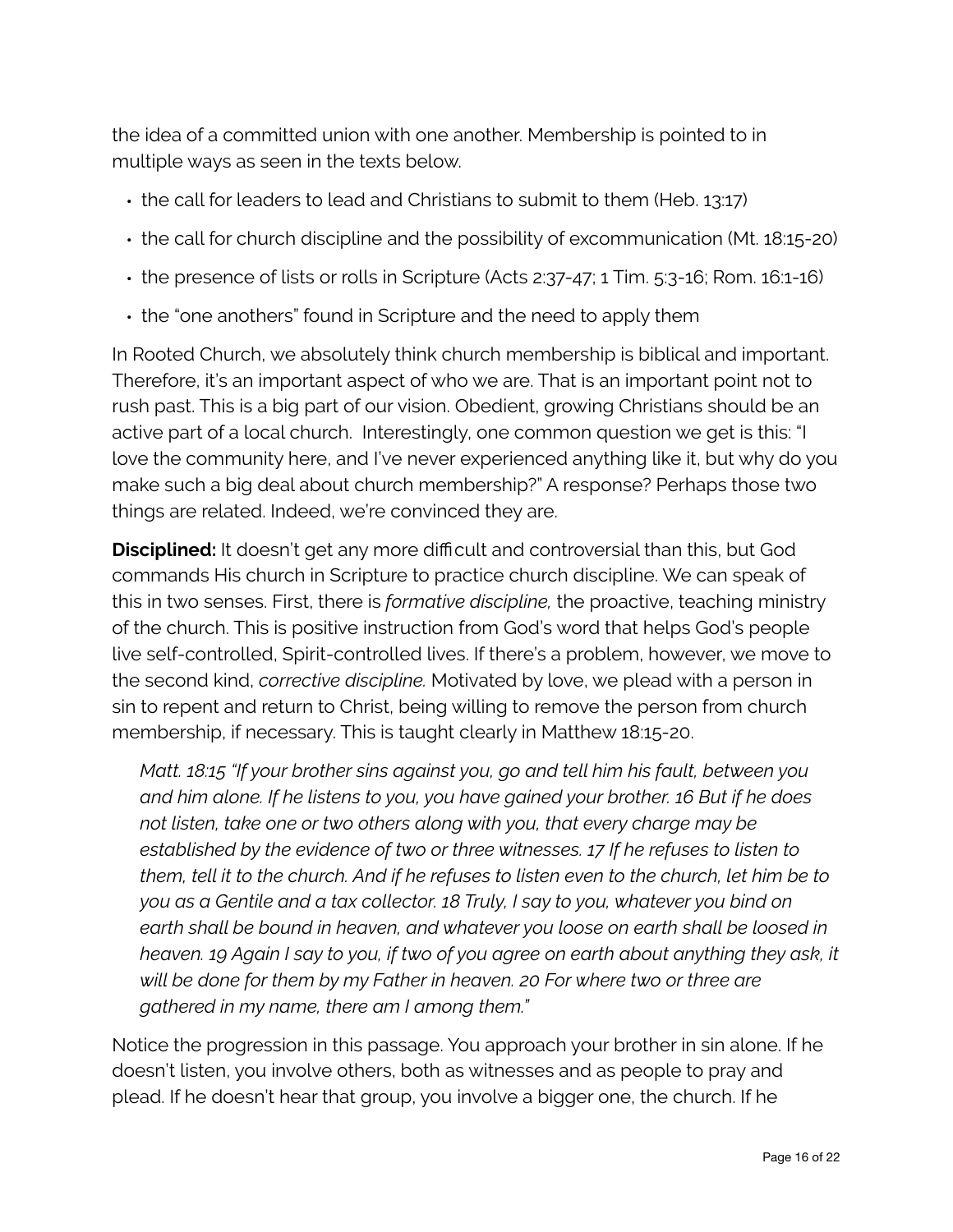doesn't listen to the church, you consider him a "Gentile or a tax collector," an unbeliever without the Spirit of God. You remove him or her from membership. You begin sharing the gospel with him or her again. All of this is done, verse 15 says, that you might gain or win your brother back to the Lord.

This is taught numerous times in the New Testament, but one other important passage is found in 1 Corinthians. There the sin is public and already in "stage three." Notice what Paul tells the Corinthian church to do:

*1 Cor. 5:1 It is actually reported that there is sexual immorality among you, and of a kind that is not tolerated even among pagans, for a man has his father's wife. 2 And you are arrogant! Ought you not rather to mourn? Let him who has done this be removed from among you. 3 For though absent in body, I am present in spirit; and as if present, I have already pronounced judgment on the one who did such a thing. 4 When you are assembled in the name of the Lord Jesus and my spirit is present, with the power of our Lord Jesus, 5 you are to deliver this man to Satan for the destruction of the flesh, so that his spirit may be saved in the day of the Lord.* 

God tells His church to remove such people from the realm of safety, the church, and place them back in the realm of Satan, the world. Why? Paul says it's for his salvation, that this wayward brother would wake up and return to the Lord. This isn't easy, but the Lord tells us to do it. We must trust Him! There are good reasons for being obedient. Mark Dever lists these four reasons:

- for the good of the person: that he or she might be restored to Christ and His church
- for the good of the church: that God's people would see the consequences of sin and would not be harmed by such sin in their midst
- for the good of the world: that the church would look different and compelling and would not have its reputation stained by sin
- for the glory of God: that the Lord would receive honor from a people who reflect His image

Much like fathers and mothers who discipline their children, the Lord disciplines us, and He often uses - if we will only obey - His church as a means to do this. This is an act of love. In fact, if we fail to do this, we show hatred for that brother or sister (Prov. 13:24). As members of Rooted Church, we agree to love in this way. We ask others to show tough love toward us should we ever need it.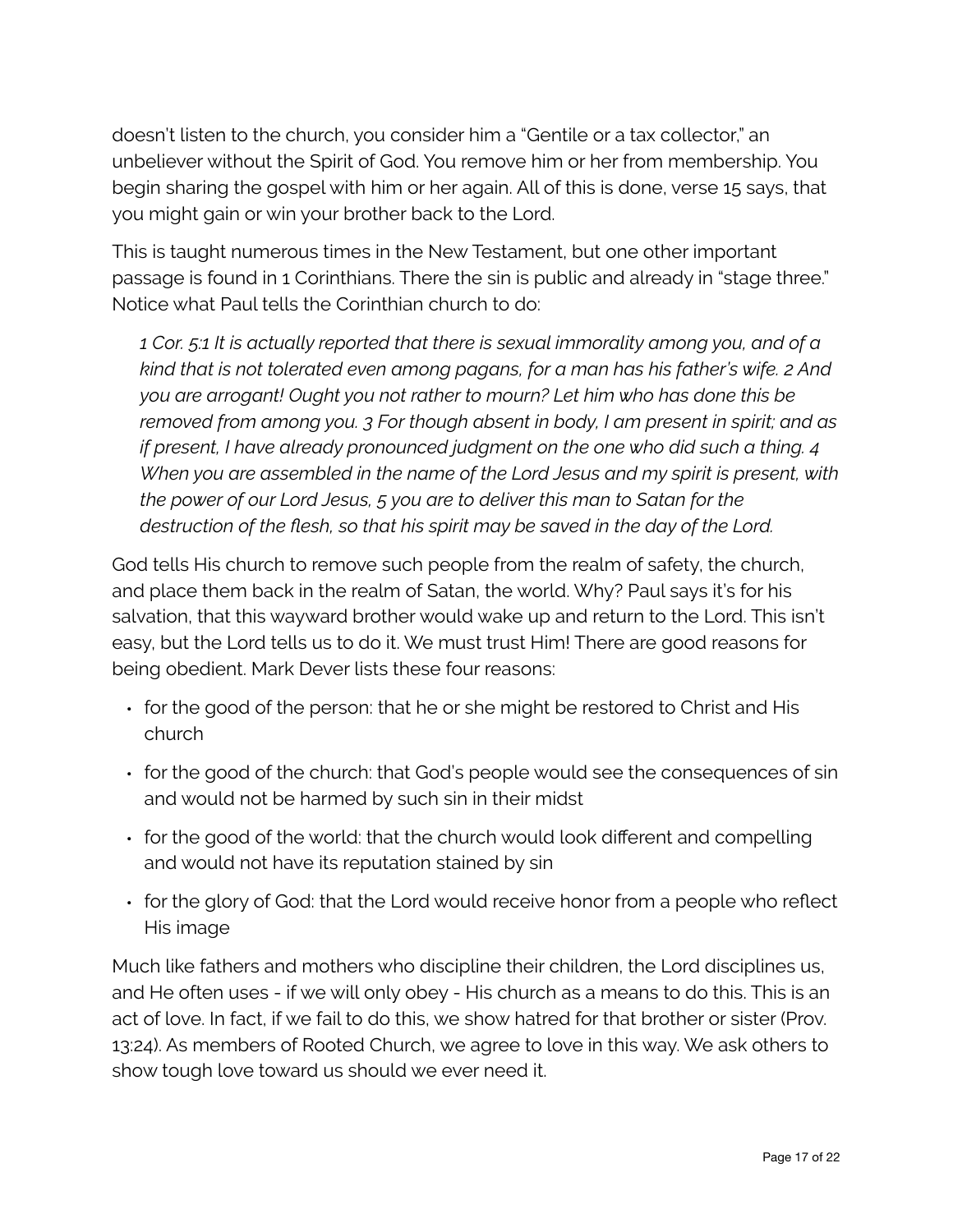

## **Member Affirmation of Faith**

## **GOD**

There is one, living, true God, who is the Creator, Redeemer, Preserver and Ruler of all things. He has in and of Himself all perfections, including holiness, and is infinite in them all. He is an all-knowing and all-powerful, intelligent, spiritual, and personal being. His perfect knowledge extends to all things past, present, and future, including the future decisions of His free creatures. To him we owe the highest love, reverence, and obedience.

God has revealed Himself in the Holy Scriptures of the Old and New Testaments, His verbally inspired words. All Scripture is authoritative, infallible, and inerrant, and stands as the only sufficient standard for faith and life. God has also revealed Himself additionally in His creation, as well as finally and ultimately through His Son, who is the focus of divine revelation.

That true God eternally exists in three persons, the Trinity. God has always existed in community as Father, Son, and Holy Spirit. While there is diversity of role in the Godhead, there is unity in purpose. While there are distinct personal attributes, there is no division of nature, essence, or being.

God the Father reigns with providential care over all His creation, His creatures, and the flow of human history according to the purposes of His grace. All-powerful, allknowing, all-loving, and all- wise, He purposed redemption through Jesus and by the Spirit. While God is Father in truth to those who become children by faith in Christ, He is fatherly in His attitude toward all humans.

The Lord Jesus Christ, the eternal Son of God, became man without ceasing to be God, having been conceived by the Holy Spirit and born of the virgin Mary in order that He might reveal God and redeem sinful man. He took upon himself human nature with its demands and necessities, identifying Himself completely with humankind, yet without sin. Our Lord won our salvation by completely obeying and thereby fulfilling the divine law on our behalf, and accomplished our redemption by sacrificially dying on the cross as our substitute. He proved His victory over death and demonstrated our salvation through His literal, bodily resurrection from the dead. We believe that the Lord Jesus Christ ascended into heaven and is now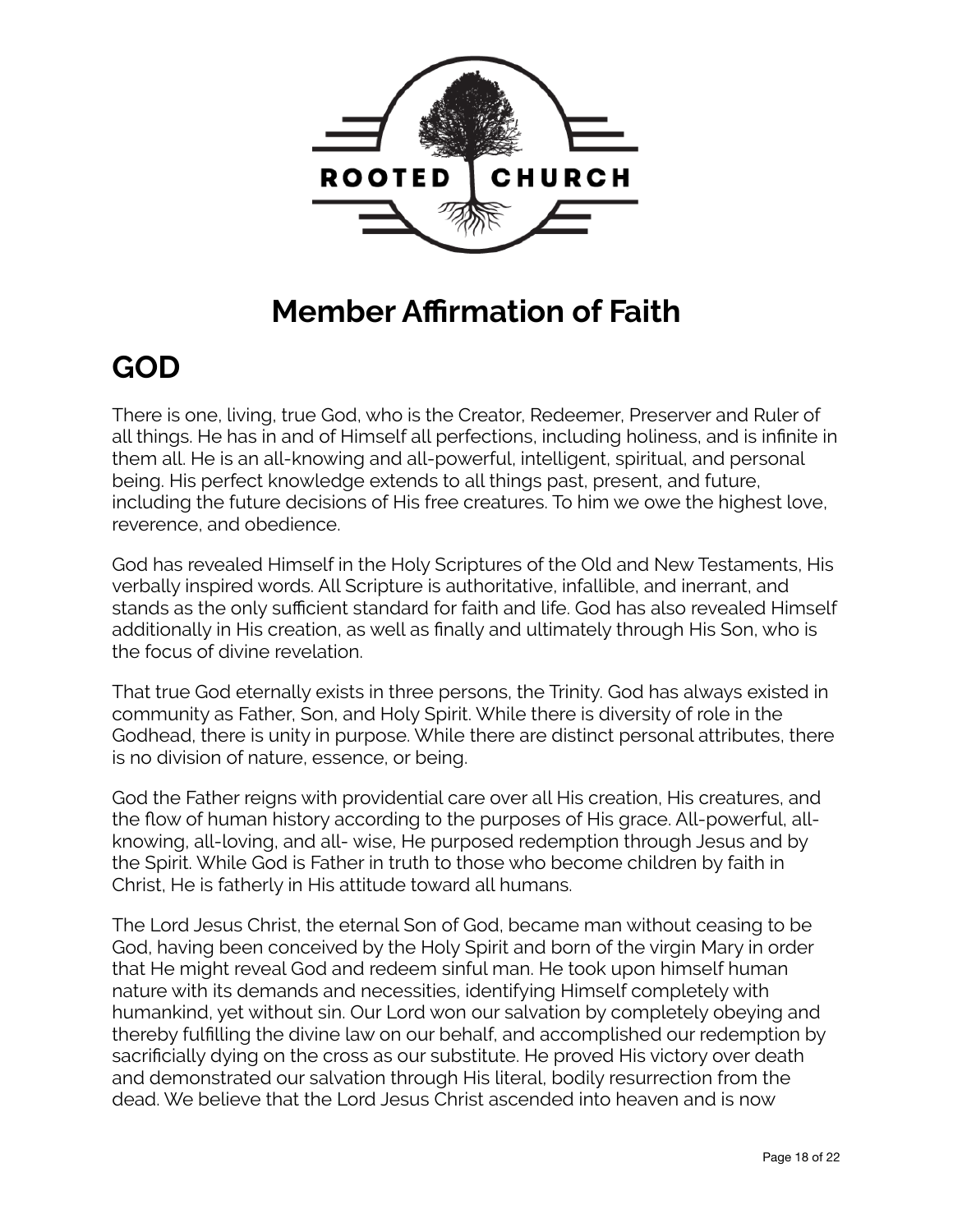exalted at the right hand of God where, as our High Priest, He fulfills the ministry as our representative intercessor and advocate. We believe Jesus who came in humility will come once again in power and glory, visibly and bodily, judging at His return the living and the dead.

The Holy Spirit is an eternal, divine person who convicts the world of sin, of righteousness, and of judgment and brings glory to the Father and the Son. He applies the redemption of Christ, effecting regeneration, baptizing all believers into the body of Christ, and indwelling, transforming, and sealing them unto the day of redemption. He inspired the Scriptures and illuminates believers in understanding God's revelation. He distributes spiritual gifts to all believers according to His sovereign good pleasure for the purpose of building up the body of Christ.

## **GOSPEL**

The Lord God created all things in heaven and on earth and declared them good. He made human beings as the pinnacle of the creation, placing them in His place, under His rule, as His people to rule over His creation. He made Adam in His own image and likeness. Therefore, all humans of all races possess full dignity and are worthy of respect and Christian love.

However, through Adam's sin, the human race fell, inherited a sinful nature, and became alienated from God. Although humans are not utterly wicked, they are totally depraved and are of themselves utterly unable to remedy their lost condition. Sinners by nature, all human beings therefore choose to sin, due to the fall, and bring upon themselves the just wrath of God.

God, by His grace, sent His Son Jesus to earth to accomplish redemption. Christ lived the perfect life sinful, imperfect people could not live. He died the cruel death that fallen, rebellious sinners deserved. Jesus righted the wrongs of the first man, Adam, through His redemptive work. Salvation, then, is the gift of God brought to man by grace and received by personal faith in the person and work of Jesus Christ. True salvation manifests itself in repentance over sin, living, abiding trust in and love for the Triune God, and sacrificial love for the people of God, the Church. At the point of faith, men and women are declared righteous and forgiven in God's sight. They are then transformed by God's Spirit progressively unto holiness until the final day when they are made perfect. The redeemed, once saved, are kept by God's power and are thus secure in Christ forever. Therefore, it is the privilege of believers to rejoice in the assurance of their salvation through the testimony of God's word and His Spirit. Although genuine Christians will sin and stumble, God's preservation of His children manifests itself in persevering love for God and neighbor.

Jesus Christ will return one day to bring about the consummation of all things. While the kingdom of God has broken into the world through Christ's person and work, one day, He who came in humility will return in glory to reverse the fall, accomplishing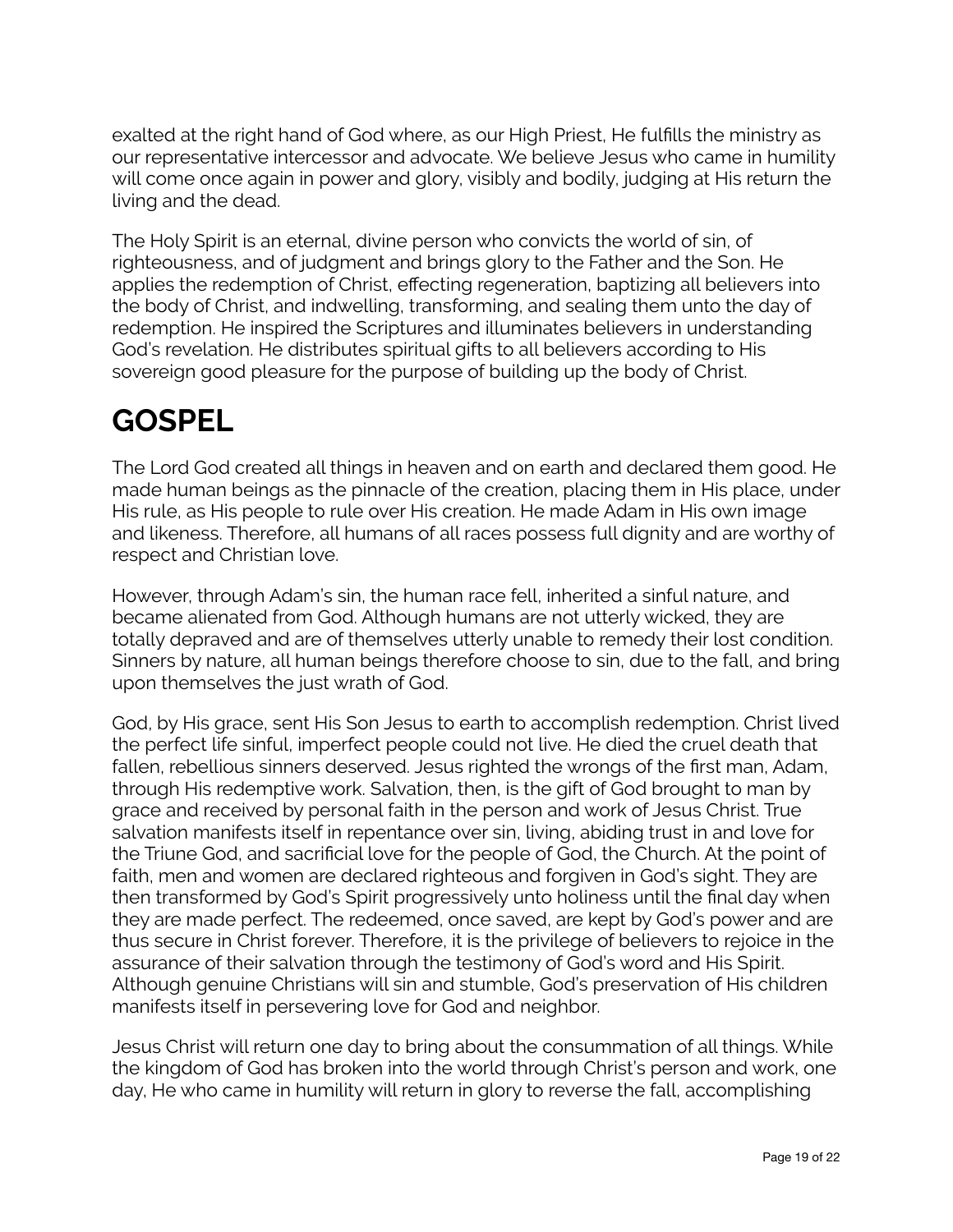complete and final redemption. Men and women alive at His return will go to either eternal, conscious torment or joy, based on their relationship with the Son. Those dead will be resurrected with the same ends. God will renew His creation, reconciling all things to Himself. The second Adam, Christ, will rule with His children, the church, over a new heavens and new earth for all eternity. God's people will once again be in God's place under God's rule, and such will be the case forever.

# **CHURCH**

The church, which is the body and bride of Christ, is a spiritual organism made up of all born-again persons in all places at all times. Primarily, however, the Bible speaks of the local church, an assembly of believers covenanting together in community in a specific place at a specific time for worship and mission. The establishment and continuance of these local churches is clearly taught and defined in the New Testament Scriptures. Those churches exist to proclaim the gospel to each other and to the world, practice the ordinances of the church, and exercise church discipline. The local church is a self-governed, independent body, free of any external authority or control.

The ordinances of the local church are Baptism and the Lord's Supper. Baptism is the church's entry rite and is properly administered to believers through immersion and demonstrates that one has been united with Christ in His death, burial, and resurrection, and has been washed clean from sin through Him. The Lord's Supper is a continuing rite of God's people, where the bread and the fruit of the vine are consumed corporately, representing the broken body and shed blood of Jesus Christ, and celebrating His person and work and anticipated return.

The officers of the local church are elders, which biblically must be men, and deacons. Elders, also biblically known as overseers or pastors, teach and lead the people of God, having authority to govern the local church. Deacons serve the people of God, caring for, in particular, the physical needs of the flock, freeing up the elders to teach and pray.

The Lord has gifted all members to serve the local body of Christ. It is the responsibility and privilege of every believer to develop and minister according to the gift(s) and grace of God that is given to him or her.

# **MISSION**

The church of Jesus Christ is called to be on mission for her Lord. Since the fall, the Lord has always been about seeking a people to return to Himself. He is a missionary God, and He has always sought a missionary people. Although Israel failed to be a blessing to all peoples of the earth, the Father will accomplish this through Christ and His church. As God the Father sent His Son, Jesus Christ, into the world to seek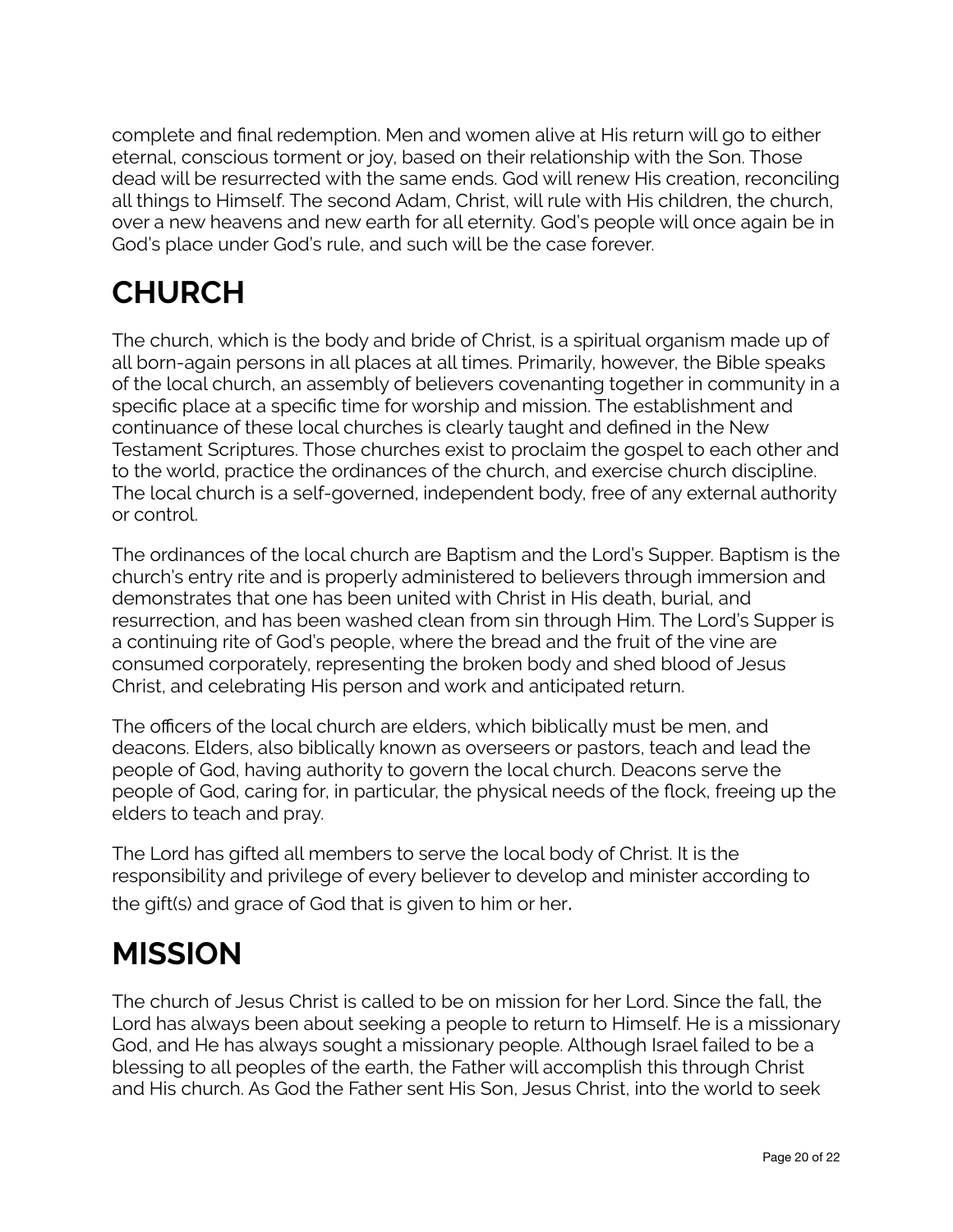and save the lost, so He also sends His new covenant people into the world to imitate that incarnation, proclaiming His gospel and making disciples of all nations in love. This is accomplished not simply by word, but also by deed, following the example of our Lord Jesus Christ.

God calls us to be His church, standing set apart from society, reflecting the holiness of God. Those believers are called to cling to His historic gospel, without compromise, proclaiming Christ's person and work in all its fullness and glory. Yet this message is to be boldly taken in to the culture, as well. Certainly the cross will be an offense and stumbling block to many, but others will be drawn to Jesus and His gospel through missionaries, at home and abroad, contextualizing that message among diverse cultures and people groups. God's promise is that all the nations will be blessed through Jesus. Every tribe and tongue and nation will come to worship Christ through the grace of God and the mission of His church.